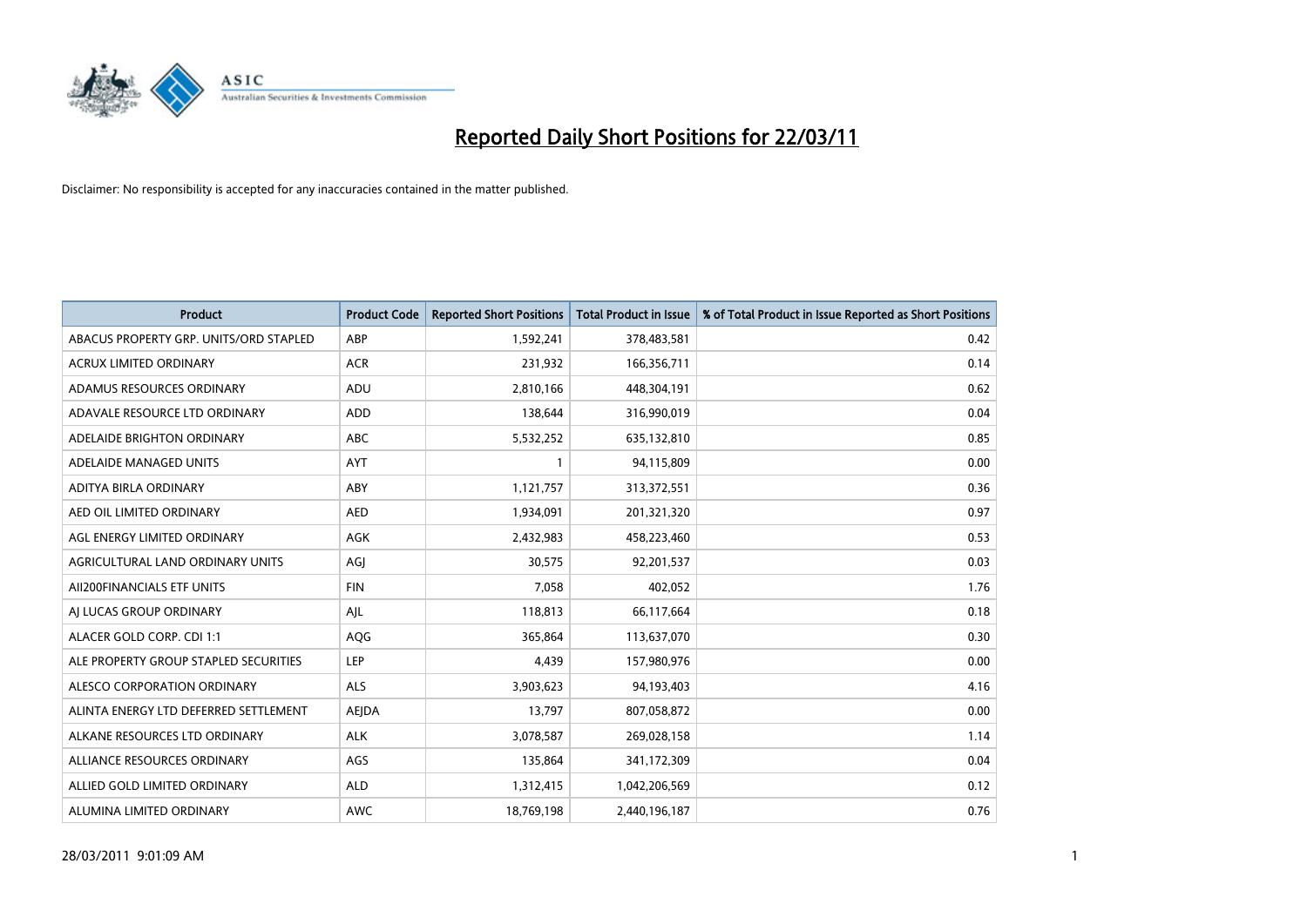

| <b>Product</b>                          | <b>Product Code</b> | <b>Reported Short Positions</b> | Total Product in Issue | % of Total Product in Issue Reported as Short Positions |
|-----------------------------------------|---------------------|---------------------------------|------------------------|---------------------------------------------------------|
| AMADEUS ENERGY ORDINARY                 | AMU                 | 569,620                         | 300,288,855            | 0.19                                                    |
| AMALGAMATED HOLDINGS ORDINARY           | <b>AHD</b>          | 7,398                           | 157,458,568            | 0.00                                                    |
| AMCOR LIMITED ORDINARY                  | <b>AMC</b>          | 8,211,915                       | 1,226,387,533          | 0.67                                                    |
| AMP CAPITAL CHINA ORDINARY UNITS        | <b>AGF</b>          | 65,310                          | 337,034,455            | 0.02                                                    |
| AMP LIMITED DEF EX AXA APH              | <b>AMPN</b>         | 2,273,318                       | 722,167,556            | 0.31                                                    |
| AMP LIMITED ORDINARY                    | AMP                 | 84,296,357                      | 2,094,424,200          | 4.00                                                    |
| AMPELLA MINING ORDINARY                 | <b>AMX</b>          | 637,413                         | 202,975,108            | 0.31                                                    |
| ANSELL LIMITED ORDINARY                 | <b>ANN</b>          | 4,133,968                       | 133,007,903            | 3.10                                                    |
| ANTARES ENERGY LTD ORDINARY             | <b>AZZ</b>          | 715,812                         | 283,000,000            | 0.26                                                    |
| ANZ BANKING GRP LTD ORDINARY            | ANZ                 | 7,321,560                       | 2,596,366,910          | 0.27                                                    |
| APA GROUP STAPLED SECURITIES            | <b>APA</b>          | 6,994,476                       | 556,193,951            | 1.26                                                    |
| APEX MINERALS NL ORDINARY               | <b>AXM</b>          | 885,145                         | 3,917,821,105          | 0.02                                                    |
| APN EUROPEAN RETAIL UNITS STAPLED SEC.  | <b>AEZ</b>          | 11.832                          | 544,910,660            | 0.00                                                    |
| APN NEWS & MEDIA ORDINARY               | <b>APN</b>          | 23,085,355                      | 606,084,019            | 3.81                                                    |
| AQUARIUS PLATINUM. ORDINARY             | <b>AOP</b>          | 3,104,782                       | 463,266,640            | 0.67                                                    |
| AQUILA RESOURCES ORDINARY               | <b>AQA</b>          | 3,149,717                       | 374,323,124            | 0.82                                                    |
| ARAFURA RESOURCE LTD ORDINARY           | <b>ARU</b>          | 5,074,479                       | 367,930,342            | 1.38                                                    |
| ARB CORPORATION ORDINARY                | <b>ARP</b>          | 227,034                         | 72,481,302             | 0.32                                                    |
| ARDENT LEISURE GROUP STAPLED SECURITIES | AAD                 | 846,947                         | 318,147,978            | 0.26                                                    |
| ARISTOCRAT LEISURE ORDINARY             | ALL                 | 28,169,340                      | 533,983,910            | 5.27                                                    |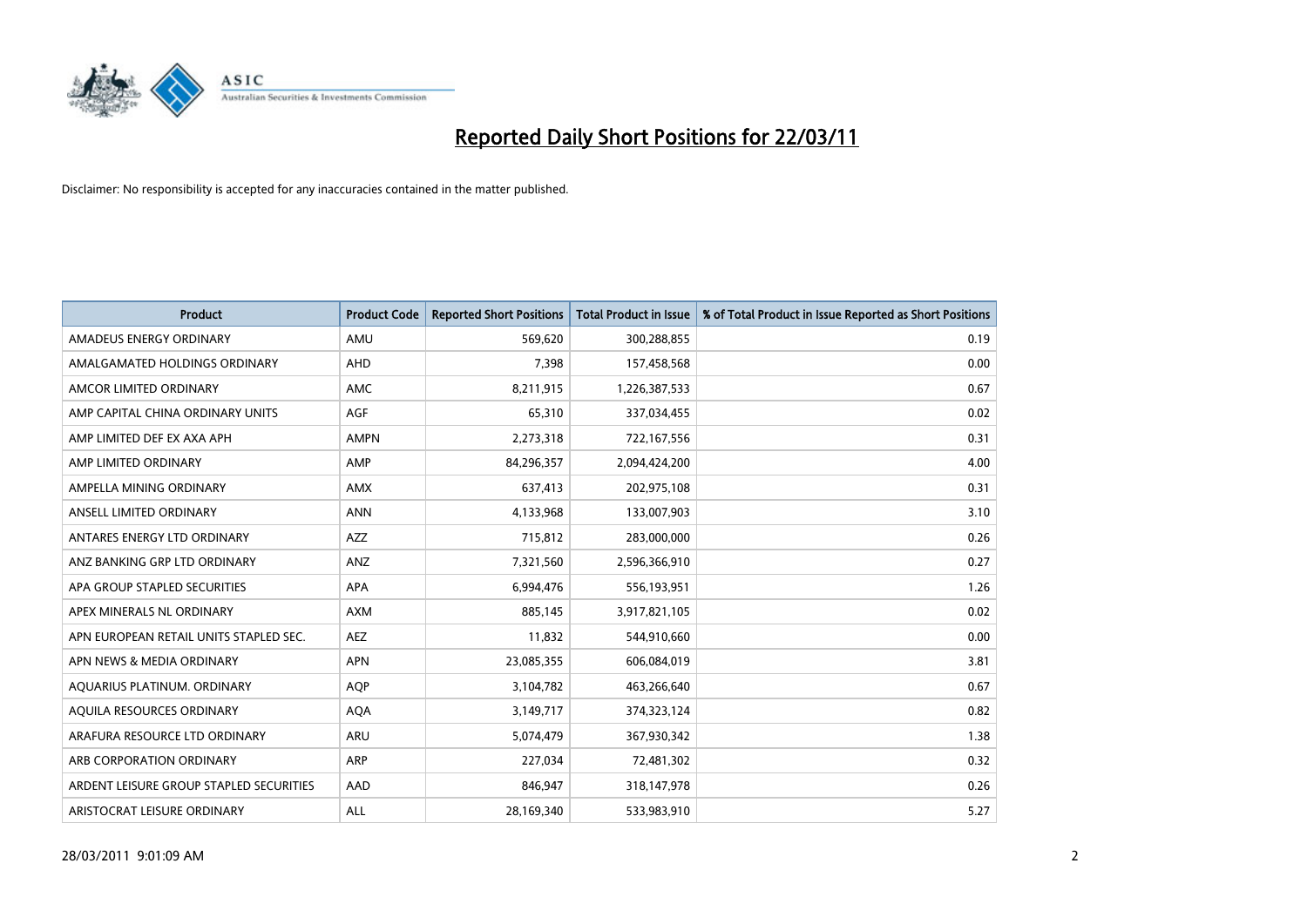

| <b>Product</b>                          | <b>Product Code</b> | <b>Reported Short Positions</b> | <b>Total Product in Issue</b> | % of Total Product in Issue Reported as Short Positions |
|-----------------------------------------|---------------------|---------------------------------|-------------------------------|---------------------------------------------------------|
| ASCIANO LIMITED ORDINARY                | <b>AIO</b>          | 19,068,721                      | 2,926,103,883                 | 0.65                                                    |
| ASG GROUP LIMITED ORDINARY              | ASZ                 | 36,991                          | 168,247,718                   | 0.02                                                    |
| ASPEN GROUP ORD/UNITS STAPLED           | <b>APZ</b>          | 1,360,629                       | 592,674,670                   | 0.22                                                    |
| ASPIRE MINING LTD ORDINARY              | <b>AKM</b>          | 115,587                         | 534,723,044                   | 0.02                                                    |
| <b>ASTON RES LTD ORDINARY</b>           | <b>AZT</b>          | 290,989                         | 204,527,604                   | 0.13                                                    |
| ASTRO JAP PROP GROUP STAPLED SECURITIES | AJA                 | 18,947                          | 58,445,002                    | 0.03                                                    |
| ASX LIMITED ORDINARY                    | <b>ASX</b>          | 1,246,996                       | 175,136,729                   | 0.71                                                    |
| ATLANTIC LIMITED ORDINARY               | ATI                 | 803,608                         | 112,355,948                   | 0.71                                                    |
| ATLAS IRON LIMITED ORDINARY             | AGO                 | 5,702,923                       | 815,689,044                   | 0.69                                                    |
| AURORA MINERALS LTD ORDINARY            | <b>ARM</b>          | 4,465                           | 104,167,499                   | 0.00                                                    |
| AURORA OIL & GAS ORDINARY               | <b>AUT</b>          | 754,362                         | 403,437,342                   | 0.18                                                    |
| AUSDRILL LIMITED ORDINARY               | ASL                 | 559,220                         | 262,933,906                   | 0.20                                                    |
| AUSENCO LIMITED ORDINARY                | AAX                 | 4,002,993                       | 122,511,701                   | 3.26                                                    |
| <b>AUSTAL LIMITED ORDINARY</b>          | ASB                 | 176,178                         | 188,069,638                   | 0.10                                                    |
| <b>AUSTAR UNITED ORDINARY</b>           | <b>AUN</b>          | 3,871,975                       | 1,271,389,658                 | 0.30                                                    |
| AUSTBROKERS HOLDINGS ORDINARY           | <b>AUB</b>          | 2                               | 54,339,433                    | 0.00                                                    |
| AUSTIN ENGINEERING ORDINARY             | ANG                 | 32,230                          | 71,714,403                    | 0.04                                                    |
| <b>AUSTRALAND ASSETS ASSETS</b>         | AAZPB               | 1,168                           | 2,750,000                     | 0.04                                                    |
| AUSTRALAND PROPERTY STAPLED SECURITY    | <b>ALZ</b>          | 1,215,912                       | 576,846,597                   | 0.19                                                    |
| AUSTRALIAN AGRICULT. ORDINARY           | AAC                 | 4,745,103                       | 264,264,459                   | 1.77                                                    |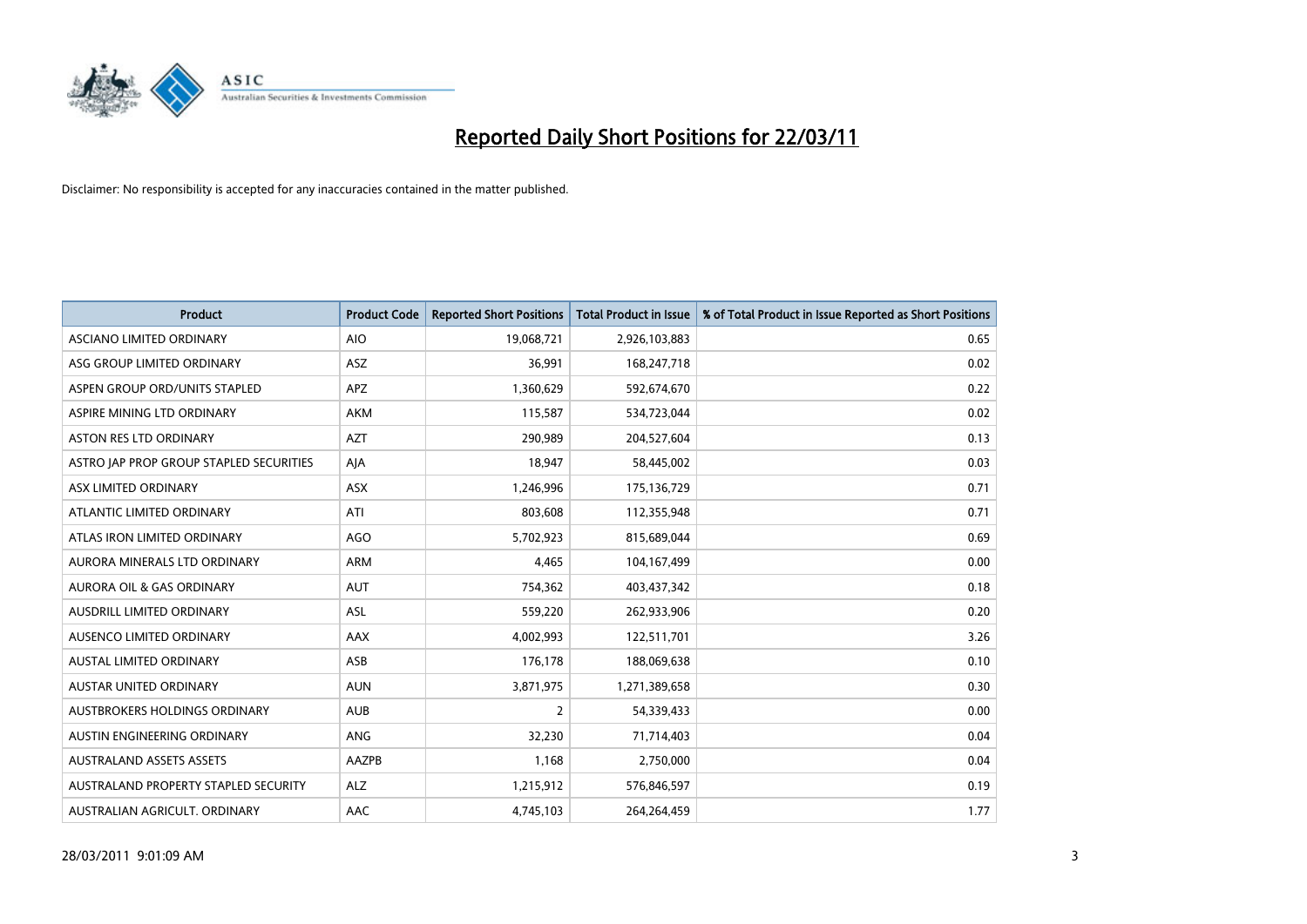

| <b>Product</b>                       | <b>Product Code</b> | <b>Reported Short Positions</b> | <b>Total Product in Issue</b> | % of Total Product in Issue Reported as Short Positions |
|--------------------------------------|---------------------|---------------------------------|-------------------------------|---------------------------------------------------------|
| <b>AUSTRALIAN EDUCATION UNITS</b>    | <b>AEU</b>          | 625,000                         | 134,973,383                   | 0.46                                                    |
| AUSTRALIAN INFRASTR. UNITS/ORDINARY  | <b>AIX</b>          | 1,081,326                       | 620,733,944                   | 0.18                                                    |
| AUSTRALIAN MINES LTD ORDINARY        | <b>AUZ</b>          | 1,400,000                       | 576,910,315                   | 0.24                                                    |
| AUSTRALIAN PHARM. ORDINARY           | API                 | 851,902                         | 488,115,883                   | 0.17                                                    |
| AUTOMOTIVE HOLDINGS ORDINARY         | <b>AHE</b>          | 98,099                          | 226,387,577                   | 0.04                                                    |
| AVEXA LIMITED ORDINARY               | <b>AVX</b>          | 243,657                         | 847,688,779                   | 0.03                                                    |
| AWE LIMITED ORDINARY                 | <b>AWE</b>          | 2,398,944                       | 521,871,941                   | 0.47                                                    |
| AXA ASIA PACIFIC ORDINARY            | <b>AXA</b>          | 3,201,488                       | 2,067,095,545                 | 0.15                                                    |
| AZUMAH RESOURCES ORDINARY            | <b>AZM</b>          | 51,123                          | 272,696,055                   | 0.01                                                    |
| <b>BANDANNA ENERGY ORDINARY</b>      | <b>BND</b>          | 309,445                         | 426,265,482                   | 0.07                                                    |
| BANK OF QUEENSLAND. ORDINARY         | <b>BOQ</b>          | 3,557,579                       | 222,072,957                   | 1.60                                                    |
| <b>BANNERMAN RESOURCES ORDINARY</b>  | <b>BMN</b>          | 194,500                         | 234,435,934                   | 0.08                                                    |
| <b>BASS STRAIT OIL CO ORDINARY</b>   | <b>BAS</b>          | 1,482                           | 291,030,250                   | 0.00                                                    |
| BATHURST RESOURCES ORDINARY          | <b>BTU</b>          | 5,550,839                       | 613,291,330                   | 0.90                                                    |
| <b>BAUXITE RESOURCE LTD ORDINARY</b> | <b>BAU</b>          | 96,297                          | 235,379,896                   | 0.04                                                    |
| BC IRON LIMITED ORDINARY             | <b>BCI</b>          | 43,818                          | 94,361,000                    | 0.05                                                    |
| BEACH ENERGY LIMITED ORDINARY        | <b>BPT</b>          | 2,567,517                       | 1,099,021,290                 | 0.22                                                    |
| BEADELL RESOURCE LTD ORDINARY        | <b>BDR</b>          | 74,732                          | 622,097,828                   | 0.01                                                    |
| BENDIGO AND ADELAIDE ORDINARY        | <b>BEN</b>          | 6,317,475                       | 357,645,518                   | 1.77                                                    |
| BERKELEY RESOURCES ORDINARY          | <b>BKY</b>          | 134,076                         | 174,298,148                   | 0.07                                                    |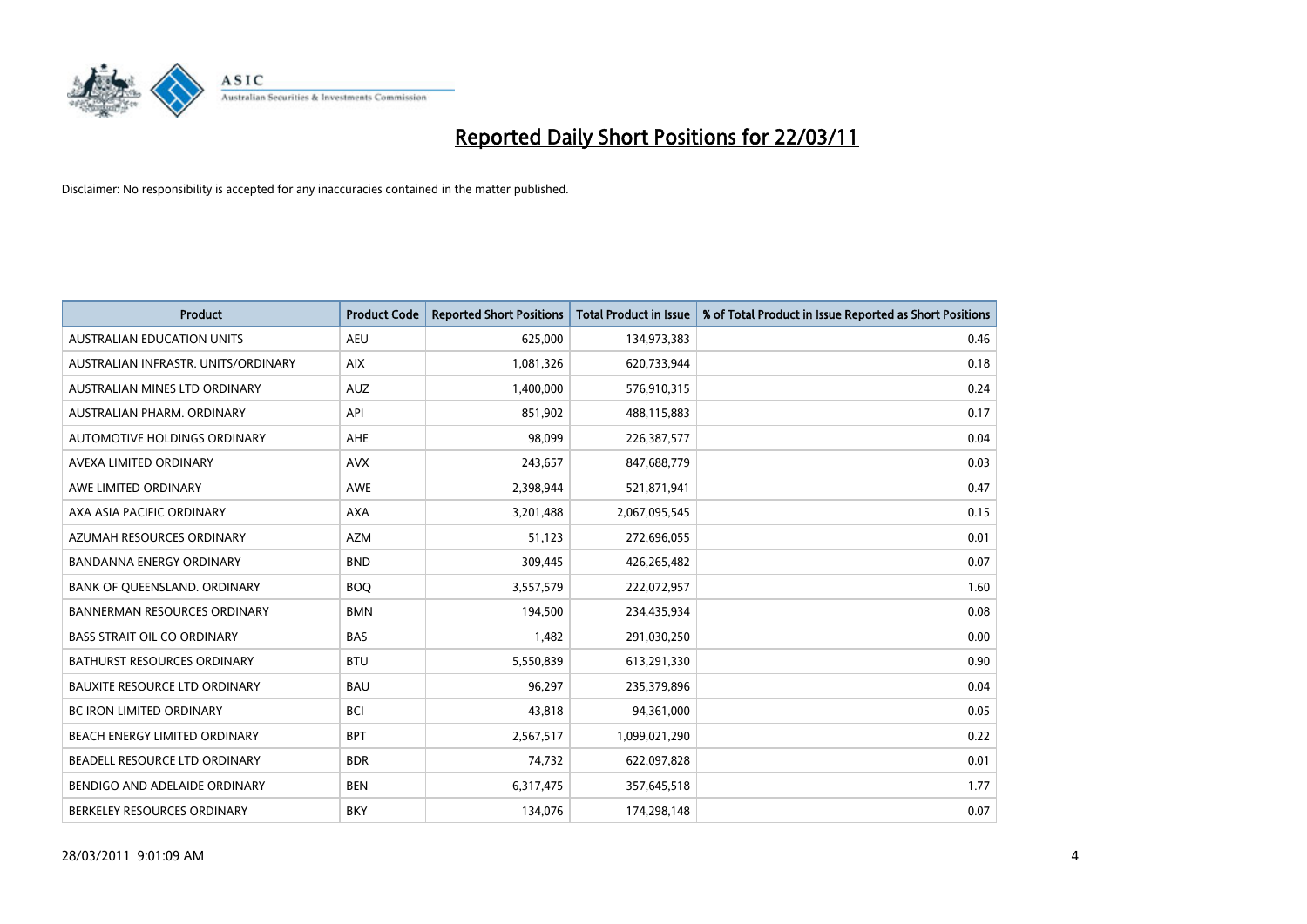

| <b>Product</b>                       | <b>Product Code</b> | <b>Reported Short Positions</b> | <b>Total Product in Issue</b> | % of Total Product in Issue Reported as Short Positions |
|--------------------------------------|---------------------|---------------------------------|-------------------------------|---------------------------------------------------------|
| BETASHARES ASX FIN ETF UNITS         | <b>OFN</b>          | 28,500                          | 4,509,251                     | 0.63                                                    |
| BETASHARES ASX RES ETF UNITS         | <b>ORE</b>          | 156,720                         | 4,519,432                     | 3.47                                                    |
| BETASHARES US DOLLAR ETF UNITS       | <b>USD</b>          | 5,000                           | 1,125,000                     | 0.44                                                    |
| BHP BILLITON LIMITED ORDINARY        | <b>BHP</b>          | 37,087,799                      | 3,356,081,497                 | 1.08                                                    |
| <b>BILLABONG ORDINARY</b>            | <b>BBG</b>          | 12,354,498                      | 253,613,826                   | 4.85                                                    |
| <b>BIOTA HOLDINGS ORDINARY</b>       | <b>BTA</b>          | 2,121,969                       | 181,417,556                   | 1.17                                                    |
| <b>BISALLOY STEEL ORDINARY</b>       | <b>BIS</b>          | 84.480                          | 216,455,965                   | 0.04                                                    |
| BKI INVESTMENT LTD ORDINARY          | <b>BKI</b>          | 508                             | 422,863,407                   | 0.00                                                    |
| <b>BLACKMORES LIMITED ORDINARY</b>   | <b>BKL</b>          | 731                             | 16,744,292                    | 0.00                                                    |
| <b>BLACKTHORN RESOURCES ORDINARY</b> | <b>BTR</b>          | 35,848                          | 106,885,300                   | 0.03                                                    |
| BLUESCOPE STEEL LTD ORDINARY         | <b>BSL</b>          | 35,484,325                      | 1,842,207,385                 | 1.91                                                    |
| <b>BOART LONGYEAR ORDINARY</b>       | <b>BLY</b>          | 4,531,238                       | 461,163,412                   | 0.99                                                    |
| <b>BONDI MINING LIMITED ORDINARY</b> | <b>BOM</b>          | 268,333                         | 101,912,807                   | 0.26                                                    |
| <b>BOOM LOGISTICS ORDINARY</b>       | <b>BOL</b>          | 337,999                         | 461,500,712                   | 0.07                                                    |
| <b>BORAL LIMITED, ORDINARY</b>       | <b>BLD</b>          | 27,908,878                      | 724,542,308                   | 3.82                                                    |
| BOTSWANA METALS LTD ORDINARY         | <b>BML</b>          | 7,000                           | 143,717,013                   | 0.00                                                    |
| <b>BOW ENERGY LIMITED ORDINARY</b>   | <b>BOW</b>          | 3,203,286                       | 348,972,041                   | 0.92                                                    |
| <b>BRADKEN LIMITED ORDINARY</b>      | <b>BKN</b>          | 1,125,371                       | 139,643,011                   | 0.81                                                    |
| <b>BRAMBLES LIMITED ORDINARY</b>     | <b>BXB</b>          | 16,258,035                      | 1,450,773,006                 | 1.11                                                    |
| <b>BREVILLE GROUP LTD ORDINARY</b>   | <b>BRG</b>          | 2.740                           | 129,995,322                   | 0.00                                                    |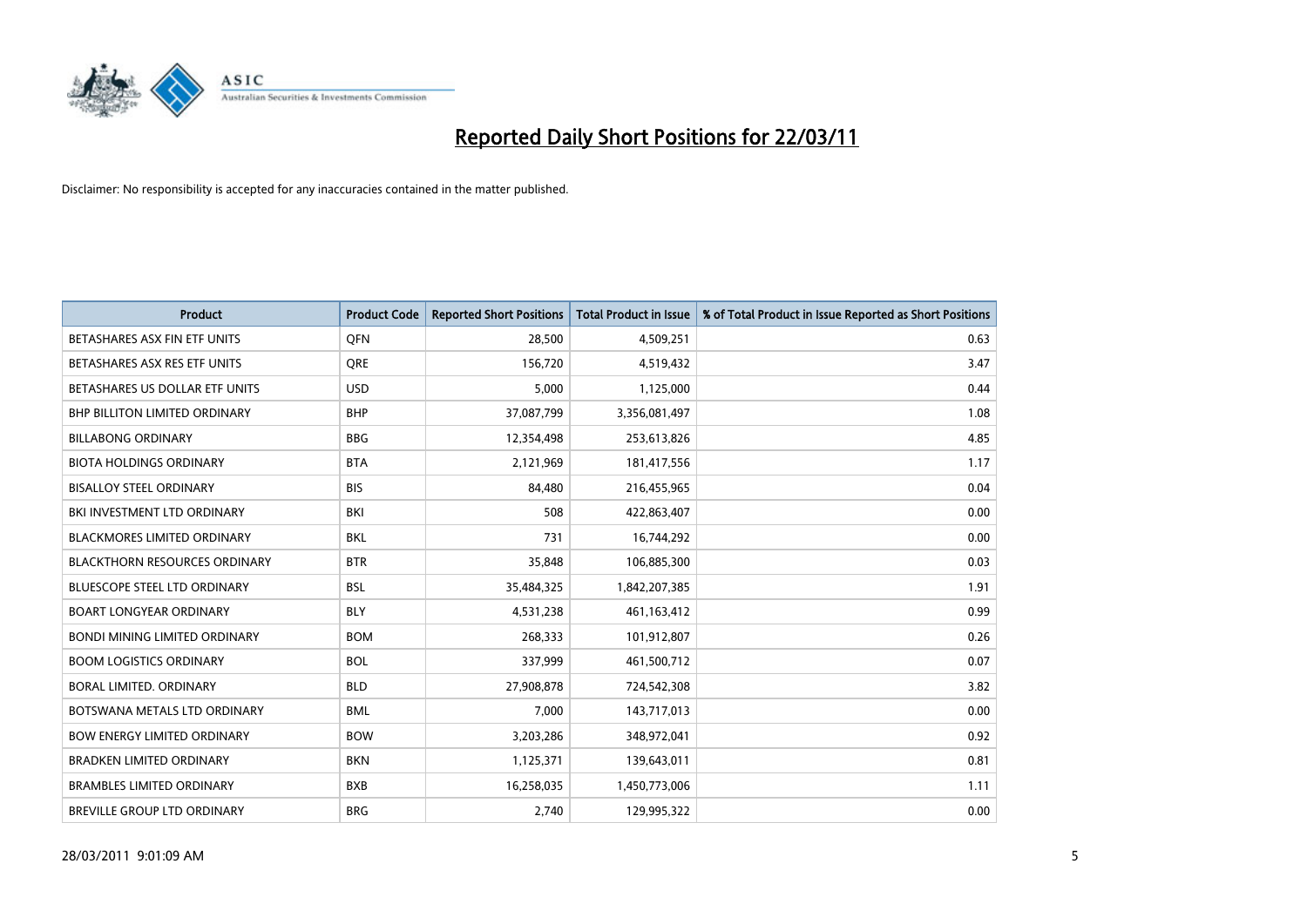

| Product                                  | <b>Product Code</b> | <b>Reported Short Positions</b> | <b>Total Product in Issue</b> | % of Total Product in Issue Reported as Short Positions |
|------------------------------------------|---------------------|---------------------------------|-------------------------------|---------------------------------------------------------|
| <b>BRICKWORKS LIMITED ORDINARY</b>       | <b>BKW</b>          | 15,545                          | 147,567,333                   | 0.01                                                    |
| <b>BROCKMAN RESOURCES ORDINARY</b>       | <b>BRM</b>          | 127,149                         | 144,803,151                   | 0.09                                                    |
| BT INVESTMENT MNGMNT ORDINARY            | <b>BTT</b>          | 554,785                         | 160,000,000                   | 0.35                                                    |
| <b>BUNNINGS WAREHOUSE ORDINARY UNITS</b> | <b>BWP</b>          | 1,862,934                       | 479,870,962                   | 0.38                                                    |
| <b>BURU ENERGY ORDINARY</b>              | <b>BRU</b>          | 155,589                         | 182,780,549                   | 0.09                                                    |
| CABCHARGE AUSTRALIA ORDINARY             | CAB                 | 1,119,571                       | 120,437,014                   | 0.92                                                    |
| CALTEX AUSTRALIA ORDINARY                | <b>CTX</b>          | 5,237,525                       | 270,000,000                   | 1.92                                                    |
| CAMPBELL BROTHERS ORDINARY               | <b>CPB</b>          | 248,258                         | 67,503,411                    | 0.38                                                    |
| CAPE LAMBERT RES LTD ORDINARY            | <b>CFE</b>          | 1,227,355                       | 571,849,603                   | 0.21                                                    |
| CARABELLA RES LTD ORDINARY               | <b>CLR</b>          | 26,600                          | 38,626,388                    | 0.07                                                    |
| <b>CARBON ENERGY ORDINARY</b>            | <b>CNX</b>          | 813,325                         | 670,872,650                   | 0.11                                                    |
| <b>CARDNO LIMITED ORDINARY</b>           | CDD                 | 930                             | 106,638,932                   | 0.00                                                    |
| CARNARVON PETROLEUM ORDINARY             | <b>CVN</b>          | 3,937,470                       | 687,820,634                   | 0.56                                                    |
| <b>CARNEGIE WAVE ENERGY ORDINARY</b>     | <b>CWE</b>          | 83.000                          | 859,087,627                   | 0.01                                                    |
| <b>CARPATHIAN RESOURCES ORDINARY</b>     | <b>CPN</b>          | 75,000                          | 265,533,501                   | 0.03                                                    |
| CARPENTARIA EXP. LTD ORDINARY            | <b>CAP</b>          | 9,777                           | 98,741,301                    | 0.01                                                    |
| CARSALES.COM LTD ORDINARY                | <b>CRZ</b>          | 3,656,999                       | 234,073,300                   | 1.57                                                    |
| CASH CONVERTERS ORD/DIV ACCESS           | <b>CCV</b>          | 69,244                          | 379,761,025                   | 0.01                                                    |
| <b>CASPIAN OIL &amp; GAS ORDINARY</b>    | <b>CIG</b>          | 50,000                          | 1,331,500,513                 | 0.00                                                    |
| <b>CATALPA RESOURCES ORDINARY</b>        | CAH                 | 1,264,883                       | 177,954,355                   | 0.71                                                    |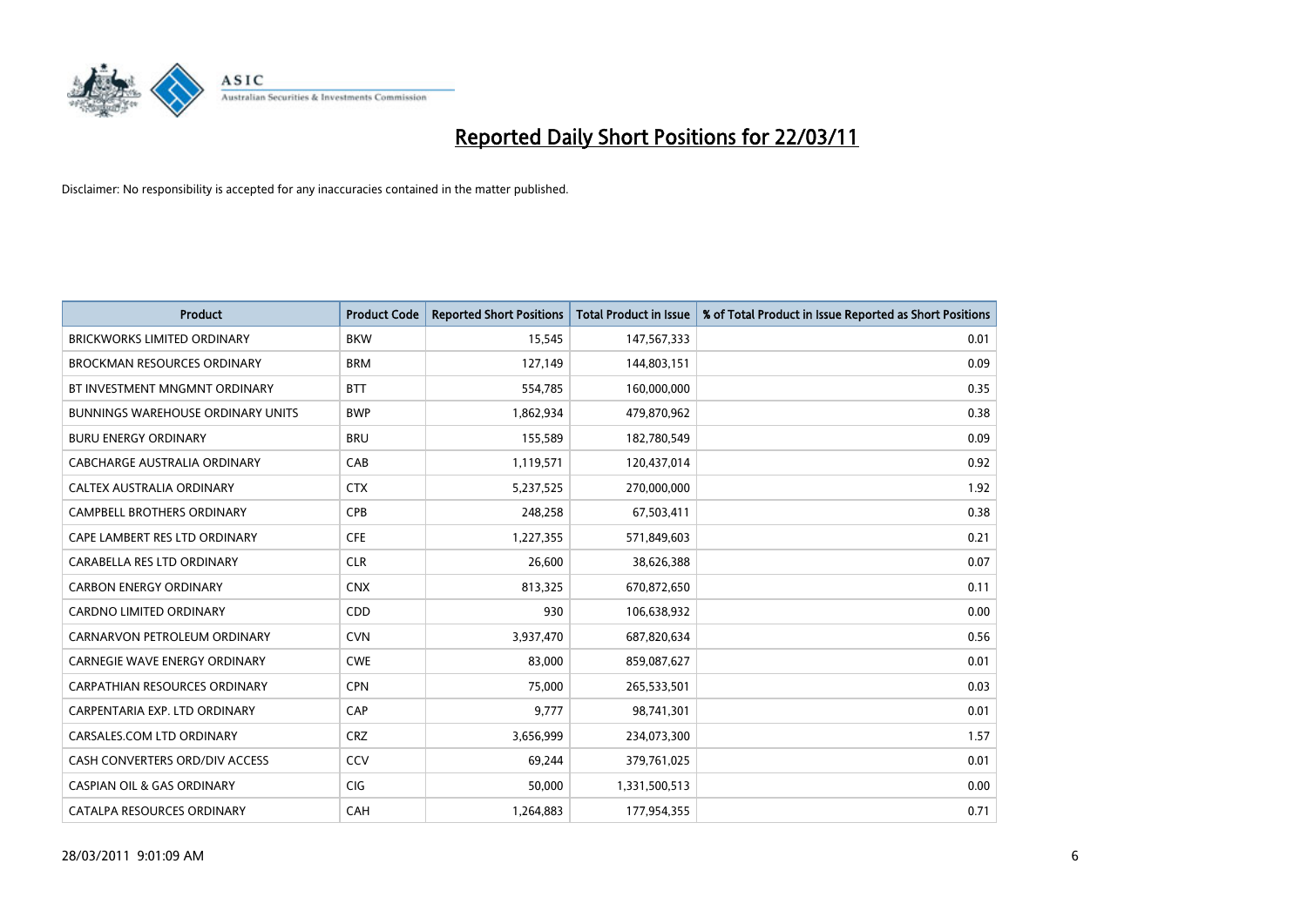

| <b>Product</b>                           | <b>Product Code</b> | <b>Reported Short Positions</b> | <b>Total Product in Issue</b> | % of Total Product in Issue Reported as Short Positions |
|------------------------------------------|---------------------|---------------------------------|-------------------------------|---------------------------------------------------------|
| <b>CEC GROUP LIMITED ORDINARY</b>        | <b>CEG</b>          | 1,750                           | 79,662,662                    | 0.00                                                    |
| <b>CELLNET GROUP ORDINARY</b>            | <b>CLT</b>          | 1,342                           | 61,596,082                    | 0.00                                                    |
| CENTRAL PETROLEUM ORDINARY               | <b>CTP</b>          | 11,455                          | 982,298,842                   | 0.00                                                    |
| CENTRO PROPERTIES UNITS/ORD STAPLED      | <b>CNP</b>          | 46,189                          | 972,414,514                   | 0.00                                                    |
| CENTRO RETAIL GROUP STAPLED SECURITIES   | <b>CER</b>          | 1,354,539                       | 2,286,399,424                 | 0.06                                                    |
| <b>CERAMIC FUEL CELLS ORDINARY</b>       | <b>CFU</b>          | 446,866                         | 1,201,353,566                 | 0.03                                                    |
| <b>CERRO RESOURCES NL ORDINARY</b>       | CJO                 | 4,588,798                       | 747,893,606                   | 0.61                                                    |
| <b>CFS RETAIL PROPERTY UNITS</b>         | <b>CFX</b>          | 52,402,153                      | 2,839,591,911                 | 1.86                                                    |
| <b>CGA MINING LIMITED ORDINARY</b>       | CGX                 | 59,000                          | 333,265,726                   | 0.02                                                    |
| <b>CHALLENGER DIV.PRO. STAPLED UNITS</b> | <b>CDI</b>          | 46,215                          | 913,426,007                   | 0.00                                                    |
| CHALLENGER INFRAST. STAPLED UNITS        | <b>CIF</b>          | 47,370                          | 316,223,785                   | 0.01                                                    |
| <b>CHALLENGER LIMITED ORDINARY</b>       | <b>CGF</b>          | 5,679,971                       | 500,753,078                   | 1.12                                                    |
| CHANDLER MACLEOD LTD ORDINARY            | <b>CMG</b>          | 11,970                          | 463,971,344                   | 0.00                                                    |
| CHARTER HALL GROUP STAPLED US PROHIBIT.  | <b>CHC</b>          | 1,312,111                       | 306,341,814                   | 0.41                                                    |
| <b>CHARTER HALL OFFICE UNIT</b>          | COO                 | 2,539,692                       | 493,319,730                   | 0.52                                                    |
| CHARTER HALL RETAIL UNITS                | <b>COR</b>          | 2,315,822                       | 305,810,723                   | 0.76                                                    |
| CHEMGENEX PHARMACEUT ORDINARY            | <b>CXS</b>          | 89,061                          | 283,348,870                   | 0.03                                                    |
| CITIGOLD CORP LTD ORDINARY               | <b>CTO</b>          | 2,059,217                       | 1,040,278,301                 | 0.20                                                    |
| <b>CLEAN SEAS TUNA ORDINARY</b>          | <b>CSS</b>          | 15,278                          | 480,829,414                   | 0.00                                                    |
| CLINUVEL PHARMACEUT, ORDINARY            | <b>CUV</b>          | 11,976                          | 30,381,706                    | 0.04                                                    |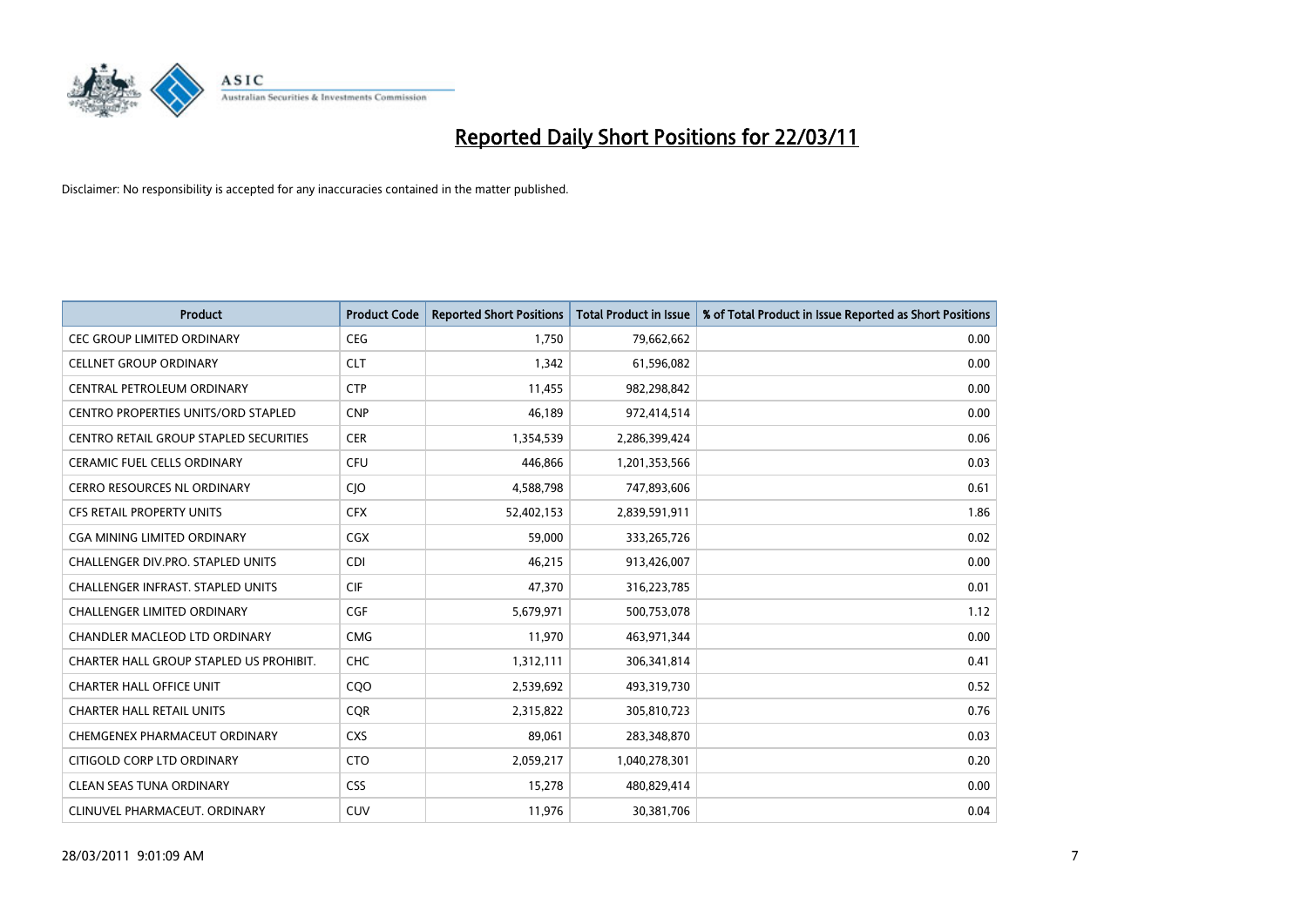

| Product                                 | <b>Product Code</b> | <b>Reported Short Positions</b> | <b>Total Product in Issue</b> | % of Total Product in Issue Reported as Short Positions |
|-----------------------------------------|---------------------|---------------------------------|-------------------------------|---------------------------------------------------------|
| <b>CLOUGH LIMITED ORDINARY</b>          | <b>CLO</b>          | 268,772                         | 769,636,269                   | 0.03                                                    |
| <b>COAL &amp; ALLIED ORDINARY</b>       | <b>CNA</b>          | 38,099                          | 86,584,735                    | 0.04                                                    |
| COAL OF AFRICA LTD ORDINARY             | <b>CZA</b>          | 925,703                         | 530,639,661                   | 0.17                                                    |
| COALSPUR MINES LTD ORDINARY             | <b>CPL</b>          | 4,378,789                       | 488,927,537                   | 0.86                                                    |
| COCA-COLA AMATIL ORDINARY               | <b>CCL</b>          | 7,200,228                       | 756,258,267                   | 0.94                                                    |
| <b>COCHLEAR LIMITED ORDINARY</b>        | <b>COH</b>          | 1,458,935                       | 56,745,023                    | 2.54                                                    |
| <b>COCKATOO COAL ORDINARY</b>           | <b>COK</b>          | 7,487,104                       | 1,016,096,908                 | 0.72                                                    |
| <b>COFFEY INTERNATIONAL ORDINARY</b>    | <b>COF</b>          | 82,440                          | 134,066,081                   | 0.06                                                    |
| <b>COKAL LTD ORDINARY</b>               | <b>CKA</b>          | 392,815                         | 112,083,735                   | 0.35                                                    |
| COMMONWEALTH BANK, ORDINARY             | <b>CBA</b>          | 15,182,310                      | 1,548,932,074                 | 0.94                                                    |
| <b>COMMONWEALTH PROP ORDINARY UNITS</b> | <b>CPA</b>          | 21,102,802                      | 2,449,599,711                 | 0.88                                                    |
| <b>COMPASS RESOURCES ORDINARY</b>       | <b>CMR</b>          | 160,952                         | 147,402,920                   | 0.11                                                    |
| <b>COMPUTERSHARE LTD ORDINARY</b>       | <b>CPU</b>          | 4,462,468                       | 555,664,059                   | 0.77                                                    |
| <b>CONNECTEAST GROUP STAPLED</b>        | <b>CEU</b>          | 46,679,049                      | 3,940,145,951                 | 1.18                                                    |
| CONQUEST MINING ORDINARY                | <b>COT</b>          | 1,961,347                       | 583,241,478                   | 0.33                                                    |
| CONSOLIDATED MEDIA, ORDINARY            | CMI                 | 1,085,370                       | 561,834,996                   | 0.20                                                    |
| <b>CONTANGO MICROCAP ORDINARY</b>       | <b>CTN</b>          | 7,500                           | 145,708,783                   | 0.01                                                    |
| COOPER ENERGY LTD ORDINARY              | <b>COE</b>          | 104,399                         | 292,576,001                   | 0.04                                                    |
| <b>COPPER STRIKE LTD ORDINARY</b>       | <b>CSE</b>          | 714                             | 129,455,571                   | 0.00                                                    |
| <b>CORDLIFE LIMITED ORDINARY</b>        | CBB                 | 1                               | 145,360,920                   | 0.00                                                    |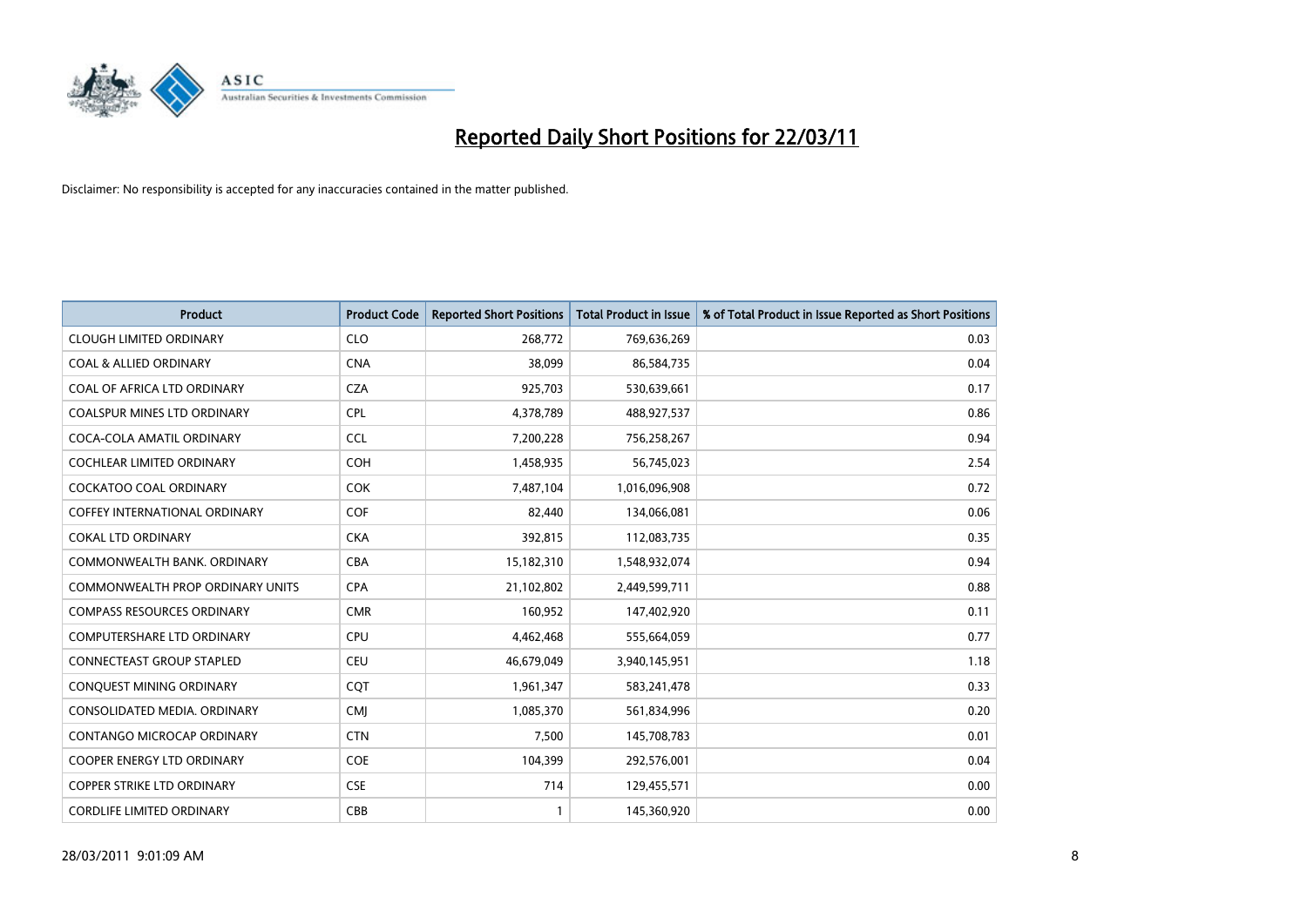

| Product                                 | <b>Product Code</b> | <b>Reported Short Positions</b> | Total Product in Issue | % of Total Product in Issue Reported as Short Positions |
|-----------------------------------------|---------------------|---------------------------------|------------------------|---------------------------------------------------------|
| <b>COUNT FINANCIAL ORDINARY</b>         | COU                 | 691,875                         | 262,212,976            | 0.27                                                    |
| CRANE GROUP LIMITED ORDINARY            | <b>CRG</b>          | 1,547,024                       | 79,110,667             | 1.95                                                    |
| <b>CROMWELL PROP STAPLED SECURITIES</b> | <b>CMW</b>          | 87,698                          | 912,794,605            | 0.01                                                    |
| <b>CROWN LIMITED ORDINARY</b>           | <b>CWN</b>          | 1,745,899                       | 754,131,800            | 0.22                                                    |
| <b>CSG LIMITED ORDINARY</b>             | CSV                 | 912,143                         | 245,683,695            | 0.37                                                    |
| <b>CSL LIMITED ORDINARY</b>             | <b>CSL</b>          | 8,378,105                       | 541,202,786            | 1.53                                                    |
| <b>CSR LIMITED ORDINARY</b>             | <b>CSR</b>          | 6,654,300                       | 506,000,315            | 1.32                                                    |
| <b>CUDECO LIMITED ORDINARY</b>          | CDU                 | 739,544                         | 145,512,643            | 0.49                                                    |
| <b>CUSTOMERS LIMITED ORDINARY</b>       | <b>CUS</b>          | 121,489                         | 134,869,357            | 0.09                                                    |
| DART ENERGY LTD ORDINARY                | <b>DTE</b>          | 2,132,263                       | 587,196,223            | 0.35                                                    |
| DATA#3 LIMITED ORDINARY                 | <b>DTL</b>          | 3,475                           | 15,397,495             | 0.02                                                    |
| DAVID JONES LIMITED ORDINARY            | <b>DJS</b>          | 20,441,650                      | 514,034,694            | 3.96                                                    |
| <b>DECMIL GROUP LIMITED ORDINARY</b>    | <b>DCG</b>          | 50,019                          | 124,204,568            | 0.04                                                    |
| DEEP YELLOW LIMITED ORDINARY            | <b>DYL</b>          | 210,476                         | 1,127,534,458          | 0.02                                                    |
| DEVINE LIMITED ORDINARY                 | <b>DVN</b>          | 1,000                           | 634,918,223            | 0.00                                                    |
| DEXUS PROPERTY GROUP STAPLED UNITS      | <b>DXS</b>          | 17,846,512                      | 4,839,024,176          | 0.37                                                    |
| DISCOVERY METALS LTD ORDINARY           | <b>DML</b>          | 254,093                         | 437,114,481            | 0.06                                                    |
| DOMINO PIZZA ENTERPR ORDINARY           | <b>DMP</b>          | 3                               | 68,407,674             | 0.00                                                    |
| DOWNER EDI LIMITED ORDINARY             | <b>DOW</b>          | 8,618,783                       | 402,471,908            | 2.12                                                    |
| DRAGON MINING LTD ORDINARY              | <b>DRA</b>          | 4,402                           | 73,778,508             | 0.01                                                    |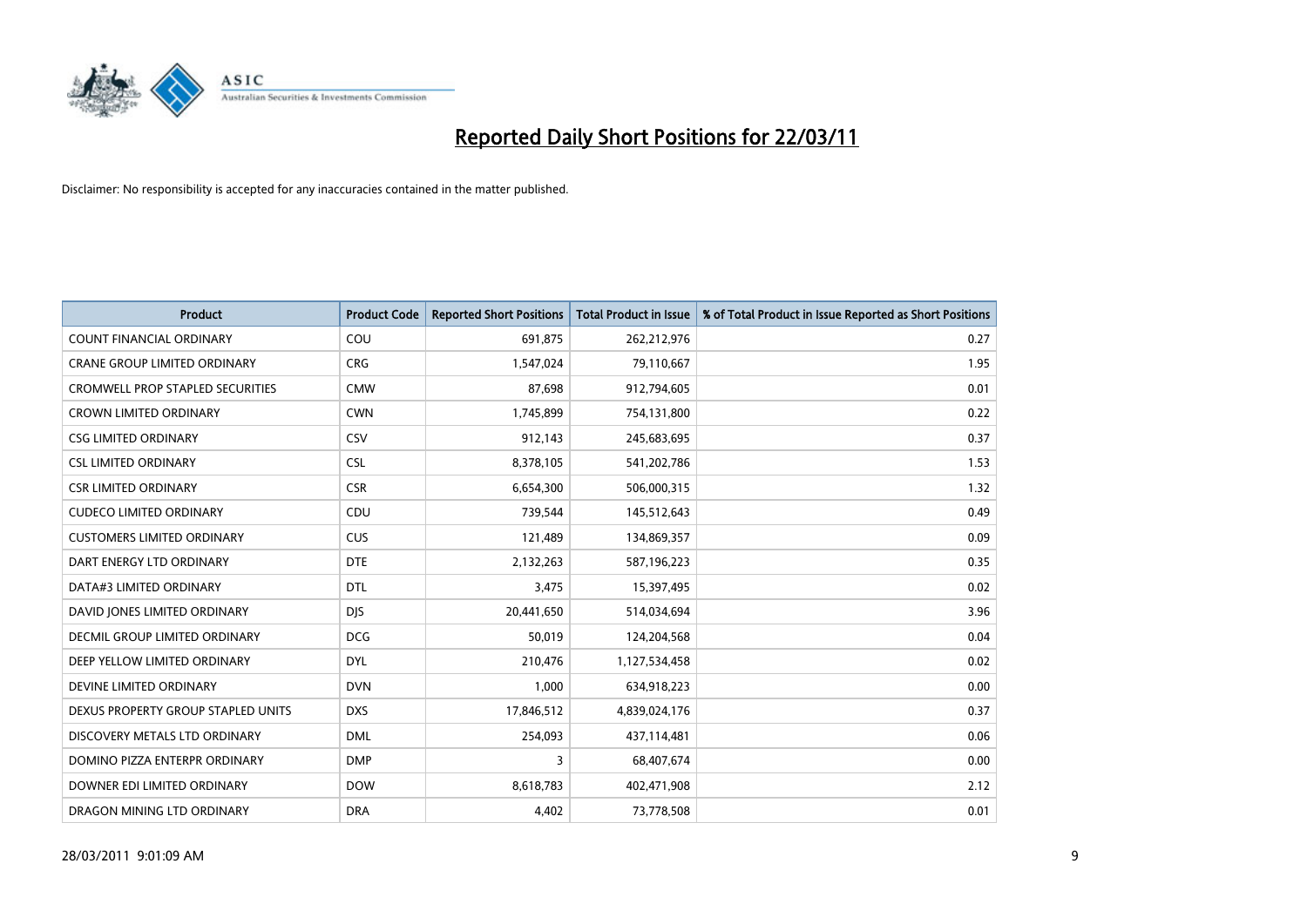

| <b>Product</b>                            | <b>Product Code</b> | <b>Reported Short Positions</b> | Total Product in Issue | % of Total Product in Issue Reported as Short Positions |
|-------------------------------------------|---------------------|---------------------------------|------------------------|---------------------------------------------------------|
| DUET GROUP STAPLED US PROHIBIT.           | <b>DUE</b>          | 1,920,781                       | 909,692,991            | 0.22                                                    |
| DULUXGROUP LIMITED ORDINARY               | <b>DLX</b>          | 7,621,860                       | 367,456,259            | 2.08                                                    |
| <b>EASTERN STAR GAS ORDINARY</b>          | ESG                 | 5,370,779                       | 991,567,041            | 0.52                                                    |
| EDT RETAIL TRUST UNITS                    | <b>EDT</b>          | 117,407                         | 4,700,290,868          | 0.00                                                    |
| <b>ELDERS LIMITED HYBRIDS</b>             | <b>ELDPA</b>        | 136,522                         | 1,500,000              | 9.10                                                    |
| <b>ELDERS LIMITED ORDINARY</b>            | <b>ELD</b>          | 17,360,983                      | 448,598,480            | 3.86                                                    |
| ELDORADO GOLD CORP CDI 1:1                | EAU                 | 252,982                         | 20,062,582             | 1.26                                                    |
| ELEMENTAL MINERALS ORDINARY               | <b>ELM</b>          | 33,000                          | 152,931,387            | 0.02                                                    |
| ELEMENTOS LIMITED ORDINARY                | <b>ELT</b>          | 8                               | 70,768,979             | 0.00                                                    |
| ELIXIR PETROLEUM LTD ORDINARY             | <b>EXR</b>          | 324,400                         | 188,988,472            | 0.17                                                    |
| <b>EMECO HOLDINGS ORDINARY</b>            | <b>EHL</b>          | 1,193,862                       | 631,237,586            | 0.20                                                    |
| <b>ENERGY RESOURCES ORDINARY 'A'</b>      | ERA                 | 2,537,853                       | 190,737,934            | 1.34                                                    |
| <b>ENERGY WORLD CORPOR, ORDINARY</b>      | <b>EWC</b>          | 18,150,491                      | 1,561,166,672          | 1.15                                                    |
| <b>ENTEK ENERGY LTD ORDINARY</b>          | <b>ETE</b>          | 489.903                         | 287,692,535            | 0.17                                                    |
| <b>ENTELLECT LIMITED ORDINARY</b>         | <b>ESN</b>          | 464,050                         | 87,239,240             | 0.53                                                    |
| <b>ENVESTRA LIMITED ORDINARY</b>          | <b>ENV</b>          | 4,523,359                       | 1,430,398,609          | 0.32                                                    |
| EQUINOX MINERALS LTD CHESS DEPOSITARY INT | EQN                 | 408,370                         | 879,062,776            | 0.04                                                    |
| EXCO RESOURCES LTD ORDINARY               | <b>EXS</b>          | 19,709                          | 346,494,187            | 0.01                                                    |
| <b>EXTRACT RESOURCES ORDINARY</b>         | <b>EXT</b>          | 664,416                         | 250,851,367            | 0.26                                                    |
| FAIRFAX MEDIA LTD ORDINARY                | <b>FXJ</b>          | 350,499,123                     | 2,351,955,725          | 14.88                                                   |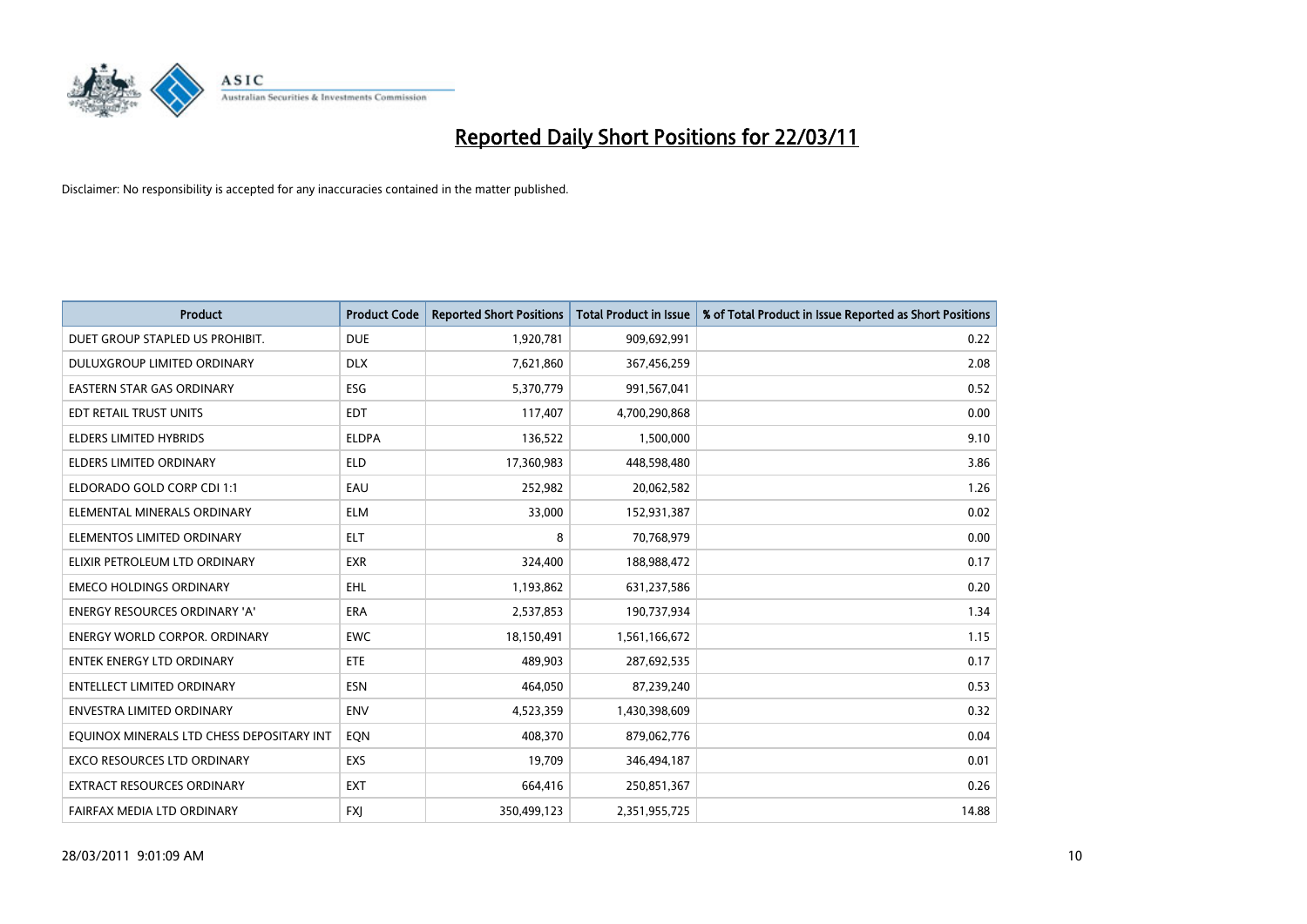

| Product                               | <b>Product Code</b> | <b>Reported Short Positions</b> | <b>Total Product in Issue</b> | % of Total Product in Issue Reported as Short Positions |
|---------------------------------------|---------------------|---------------------------------|-------------------------------|---------------------------------------------------------|
| <b>FANTASTIC HOLDINGS ORDINARY</b>    | <b>FAN</b>          | 3,000                           | 102,739,538                   | 0.00                                                    |
| <b>FAR LTD ORDINARY</b>               | <b>FAR</b>          | 378,388                         | 1,244,439,464                 | 0.03                                                    |
| FERRAUS LIMITED ORDINARY              | <b>FRS</b>          | 288,907                         | 208,700,890                   | 0.14                                                    |
| FISHER & PAYKEL APP. ORDINARY         | <b>FPA</b>          | 8,670,970                       | 724,235,162                   | 1.19                                                    |
| FISHER & PAYKEL H. ORDINARY           | <b>FPH</b>          | 3,613,259                       | 520,409,135                   | 0.70                                                    |
| FKP PROPERTY GROUP STAPLED SECURITIES | <b>FKP</b>          | 22,212,568                      | 1,174,033,185                 | 1.91                                                    |
| FLEETWOOD CORP ORDINARY               | <b>FWD</b>          | 180,396                         | 57,554,260                    | 0.31                                                    |
| FLETCHER BUILDING ORDINARY            | <b>FBU</b>          | 8,530,815                       | 611,250,393                   | 1.39                                                    |
| FLEXIGROUP LIMITED ORDINARY           | <b>FXL</b>          | 100,936                         | 275,472,492                   | 0.04                                                    |
| <b>FLIGHT CENTRE ORDINARY</b>         | <b>FLT</b>          | 2,870,162                       | 99,925,547                    | 2.86                                                    |
| FLINDERS MINES LTD ORDINARY           | <b>FMS</b>          | 21,715,181                      | 1,820,384,571                 | 1.19                                                    |
| <b>FOCUS MINERALS LTD ORDINARY</b>    | <b>FML</b>          | 3,882,484                       | 2,881,543,210                 | 0.13                                                    |
| <b>FORGE GROUP LIMITED ORDINARY</b>   | FGE                 | 16,652                          | 82,924,014                    | 0.02                                                    |
| FORTE ENERGY NL ORDINARY              | <b>FTE</b>          | 2,203,986                       | 669,756,735                   | 0.33                                                    |
| FORTESCUE METALS GRP ORDINARY         | <b>FMG</b>          | 10,145,196                      | 3,112,911,159                 | 0.33                                                    |
| <b>FOSTER'S GROUP ORDINARY</b>        | FGL                 | 6,636,233                       | 1,935,386,127                 | 0.33                                                    |
| FTD CORPORATION ORDINARY              | <b>FTD</b>          | 8,088                           | 33,474,593                    | 0.02                                                    |
| FUNTASTIC LIMITED ORDINARY            | <b>FUN</b>          | 322,528                         | 340,997,682                   | 0.09                                                    |
| <b>G.U.D. HOLDINGS ORDINARY</b>       | GUD                 | 395,931                         | 69,089,611                    | 0.56                                                    |
| <b>G8 EDUCATION LIMITED ORDINARY</b>  | <b>GEM</b>          | 1,738,384                       | 186,154,537                   | 0.93                                                    |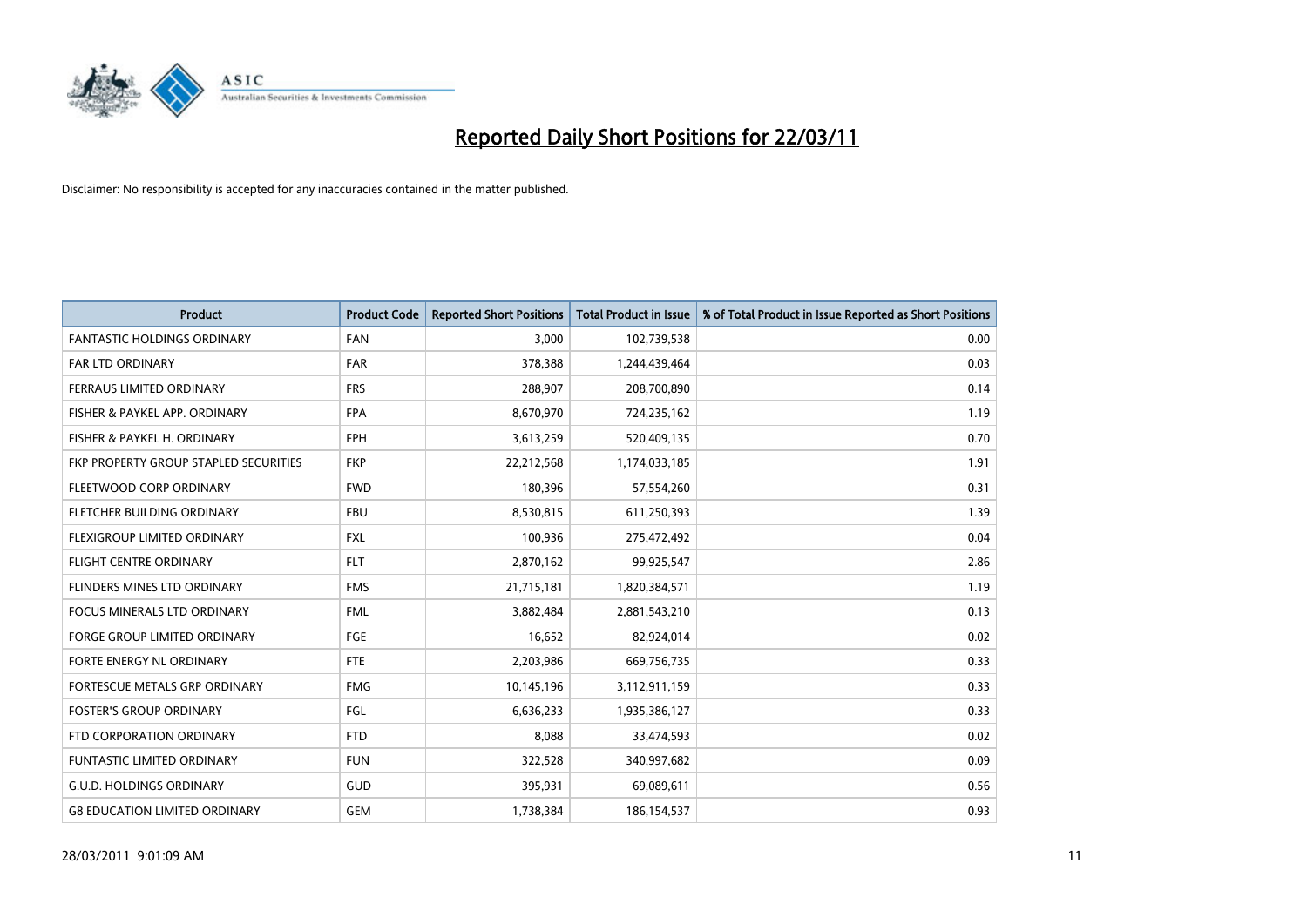

| <b>Product</b>                                   | <b>Product Code</b> | <b>Reported Short Positions</b> | <b>Total Product in Issue</b> | % of Total Product in Issue Reported as Short Positions |
|--------------------------------------------------|---------------------|---------------------------------|-------------------------------|---------------------------------------------------------|
| <b>GALAXY RESOURCES ORDINARY</b>                 | GXY                 | 749,403                         | 214,236,091                   | 0.35                                                    |
| <b>GEODYNAMICS LIMITED ORDINARY</b>              | GDY                 | 233,700                         | 335,700,525                   | 0.07                                                    |
| <b>GINDALBIE METALS LTD ORDINARY</b>             | <b>GBG</b>          | 33,924,872                      | 935,215,590                   | 3.60                                                    |
| <b>GIRALIA RESOURCES NL ORDINARY</b>             | GIR                 | 70,407                          | 183,085,170                   | 0.04                                                    |
| <b>GLOBAL MINING ORDINARY</b>                    | <b>GMI</b>          | 8,951                           | 191,820,968                   | 0.00                                                    |
| <b>GLOUCESTER COAL ORDINARY</b>                  | <b>GCL</b>          | 408.391                         | 140,447,062                   | 0.29                                                    |
| <b>GME RESOURCES LTD ORDINARY</b>                | <b>GME</b>          | 800                             | 302,352,750                   | 0.00                                                    |
| <b>GOLDEN WEST RESOURCE ORDINARY</b>             | <b>GWR</b>          | 1,651                           | 192,082,567                   | 0.00                                                    |
| <b>GOODMAN FIELDER. ORDINARY</b>                 | GFF                 | 40,567,486                      | 1,380,386,438                 | 2.95                                                    |
| <b>GOODMAN GROUP STAPLED US PROHIBIT.</b>        | GMG                 | 24,234,750                      | 6,893,222,796                 | 0.35                                                    |
| <b>GPT GROUP STAPLED SEC.</b>                    | <b>GPT</b>          | 13,048,505                      | 1,855,529,431                 | 0.70                                                    |
| <b>GRAINCORP LIMITED A CLASS ORDINARY</b>        | <b>GNC</b>          | 867,511                         | 198,318,900                   | 0.44                                                    |
| <b>GRANGE RESOURCES, ORDINARY</b>                | <b>GRR</b>          | 1,198,973                       | 1,152,846,724                 | 0.10                                                    |
| <b>GREENCAP LIMITED ORDINARY</b>                 | GCG                 |                                 | 262,515,385                   | 0.00                                                    |
| <b>GREENLAND MIN EN LTD ORDINARY</b>             | GGG                 | 640.670                         | 317,557,865                   | 0.21                                                    |
| <b>GRYPHON MINERALS LTD ORDINARY</b>             | GRY                 | 1,137,681                       | 299,572,058                   | 0.38                                                    |
| <b>GUINNESS PEAT GROUP. CHESS DEPOSITARY INT</b> | <b>GPG</b>          | 44,254                          | 300,204,991                   | 0.01                                                    |
| <b>GUIARAT NRE COAL LTD ORDINARY</b>             | <b>GNM</b>          | 2,645,482                       | 990,952,858                   | 0.26                                                    |
| <b>GUNNS LIMITED ORDINARY</b>                    | <b>GNS</b>          | 43,133,042                      | 848,401,559                   | 5.08                                                    |
| <b>GWA GROUP LTD ORDINARY</b>                    | GWA                 | 5,746,289                       | 301,102,514                   | 1.93                                                    |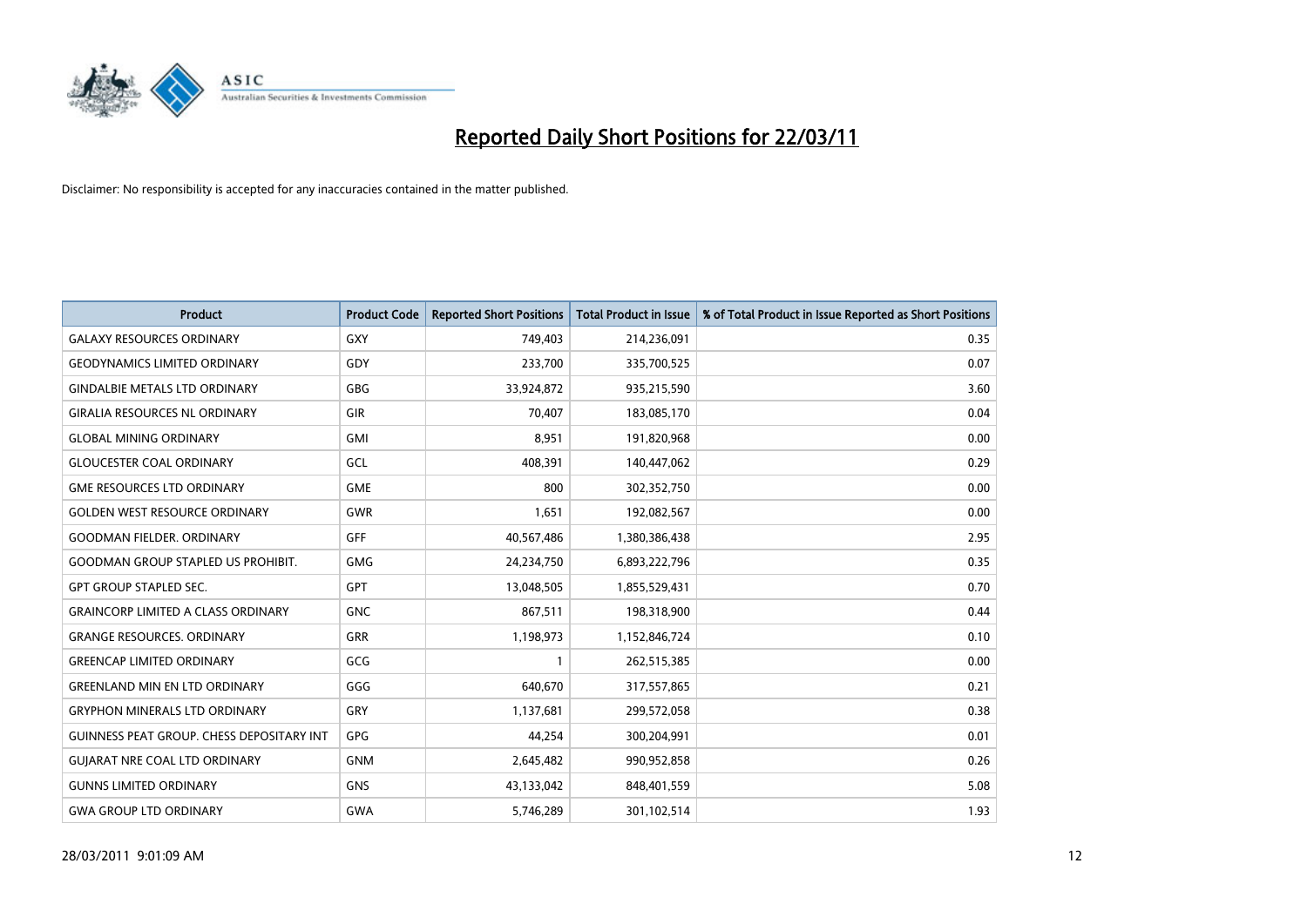

| Product                               | <b>Product Code</b> | <b>Reported Short Positions</b> | <b>Total Product in Issue</b> | % of Total Product in Issue Reported as Short Positions |
|---------------------------------------|---------------------|---------------------------------|-------------------------------|---------------------------------------------------------|
| <b>HARVEY NORMAN ORDINARY</b>         | <b>HVN</b>          | 47,768,710                      | 1,062,316,784                 | 4.48                                                    |
| HASTIE GROUP LIMITED ORDINARY         | <b>HST</b>          | 2,560,404                       | 239,781,419                   | 1.06                                                    |
| HASTINGS DIVERSIFIED STAPLED SECURITY | <b>HDF</b>          | 863,445                         | 529,187,294                   | 0.14                                                    |
| HEARTWARE INT INC CDI 35:1            | <b>HIN</b>          | 272,008                         | 48,598,550                    | 0.56                                                    |
| <b>HENDERSON GROUP CDI 1:1</b>        | <b>HGG</b>          | 7,866,285                       | 556,400,565                   | 1.40                                                    |
| HFA HOLDINGS LIMITED ORDINARY         | <b>HFA</b>          | 499,247                         | 117,332,831                   | 0.41                                                    |
| <b>HIGHLANDS PACIFIC ORDINARY</b>     | <b>HIG</b>          | 3,418,300                       | 686,082,148                   | 0.50                                                    |
| HILLCREST LITIGAT, ORDINARY           | <b>HLS</b>          | 1,600,000                       | 87,078,557                    | 1.84                                                    |
| HILLGROVE RES LTD ORDINARY            | <b>HGO</b>          | 72,783                          | 793,698,575                   | 0.01                                                    |
| HILLS HOLDINGS LTD ORDINARY           | <b>HIL</b>          | 2,159,210                       | 248,676,841                   | 0.87                                                    |
| HORIZON OIL LIMITED ORDINARY          | <b>HZN</b>          | 2,577,884                       | 1,130,311,515                 | 0.22                                                    |
| HUNNU COAL LIMITED ORDINARY           | <b>HUN</b>          | 5,745                           | 212,565,002                   | 0.00                                                    |
| <b>ICON ENERGY LIMITED ORDINARY</b>   | <b>ICN</b>          | 67,000                          | 469,301,394                   | 0.01                                                    |
| <b>IINET LIMITED ORDINARY</b>         | <b>IIN</b>          | 1,242,638                       | 152,160,119                   | 0.81                                                    |
| <b>ILUKA RESOURCES ORDINARY</b>       | ILU                 | 5,345,314                       | 418,700,517                   | 1.26                                                    |
| <b>IMDEX LIMITED ORDINARY</b>         | <b>IMD</b>          | 734,946                         | 197,942,297                   | 0.38                                                    |
| IMF (AUSTRALIA) LTD ORDINARY          | <b>IMF</b>          | 501,477                         | 122,725,375                   | 0.40                                                    |
| IMX RESOURCES LTD ORDINARY            | <b>IXR</b>          | 20,024                          | 262,612,803                   | 0.01                                                    |
| <b>INCITEC PIVOT ORDINARY</b>         | IPL                 | 6,080,044                       | 1,628,730,107                 | 0.38                                                    |
| <b>INDAGO RESOURCES LTD ORDINARY</b>  | <b>IDG</b>          | 8,179                           | 6,938,218                     | 0.12                                                    |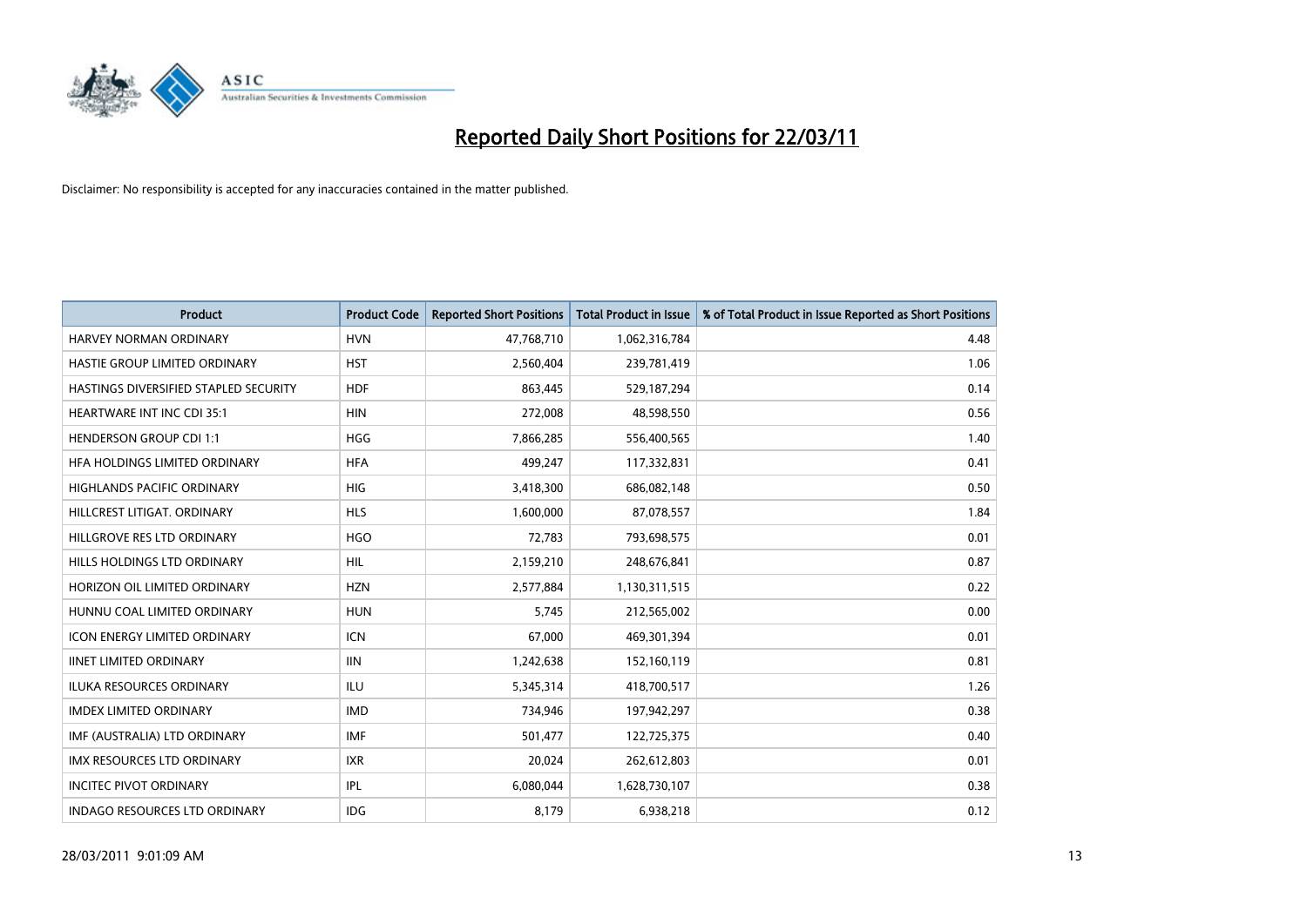

| Product                                   | <b>Product Code</b> | <b>Reported Short Positions</b> | <b>Total Product in Issue</b> | % of Total Product in Issue Reported as Short Positions |
|-------------------------------------------|---------------------|---------------------------------|-------------------------------|---------------------------------------------------------|
| <b>INDEPENDENCE GROUP ORDINARY</b>        | <b>IGO</b>          | 3,344,013                       | 138,777,305                   | 2.41                                                    |
| INDO MINES LIMITED ORDINARY               | <b>IDO</b>          | 59,009                          | 211,100,795                   | 0.03                                                    |
| <b>INDOPHIL RESOURCES ORDINARY</b>        | <b>IRN</b>          | 509,221                         | 471,445,763                   | 0.11                                                    |
| <b>INDUSTREA LIMITED ORDINARY</b>         | IDL                 | 1,300,014                       | 363,878,295                   | 0.36                                                    |
| <b>INFIGEN ENERGY STAPLED SECURITIES</b>  | <b>IFN</b>          | 8,319,332                       | 762,265,972                   | 1.10                                                    |
| ING INDUSTRIAL FUND UNITS                 | <b>IIF</b>          | 16,239,315                      | 2,592,249,647                 | 0.63                                                    |
| ING OFFICE FUND STAPLED SECURITIES        | <b>IOF</b>          | 12,767,584                      | 2,729,071,212                 | 0.46                                                    |
| ING RE COM GROUP STAPLED SECURITIES       | ILF.                | 9,075                           | 441,029,194                   | 0.00                                                    |
| INSURANCE AUSTRALIA ORDINARY              | IAG                 | 8,970,344                       | 2,079,034,021                 | 0.42                                                    |
| INTEGRA MINING LTD, ORDINARY              | <b>IGR</b>          | 5,178,964                       | 841,525,727                   | 0.61                                                    |
| <b>INTREPID MINES ORDINARY</b>            | <b>IAU</b>          | 3,266,475                       | 520,317,703                   | 0.63                                                    |
| <b>INVOCARE LIMITED ORDINARY</b>          | IVC                 | 1,092,098                       | 102,421,288                   | 1.09                                                    |
| ION LIMITED ORDINARY                      | <b>ION</b>          | 164,453                         | 256,365,105                   | 0.06                                                    |
| <b>IOOF HOLDINGS LTD ORDINARY</b>         | IFL.                | 1,015,514                       | 229,794,395                   | 0.44                                                    |
| <b>IRESS MARKET TECH. ORDINARY</b>        | <b>IRE</b>          | 2,442,601                       | 126,018,142                   | 1.92                                                    |
| <b>IRON ORE HOLDINGS ORDINARY</b>         | <b>IOH</b>          | 146,333                         | 137,906,604                   | 0.11                                                    |
| ISHARES MSCI AUS 200 ISHARES MSCI AUS 200 | IOZ                 | 48,242                          | 1,950,000                     | 2.48                                                    |
| <b>ISHARES MSCI BRIC CDI 1:1</b>          | <b>IBK</b>          | 4,469                           | 3,650,000                     | 0.12                                                    |
| ISHARES MSCI JAPAN CDI 1:1                | <b>IIP</b>          | 1,222,234                       | 822,000,000                   | 0.15                                                    |
| ISHARES S&P 500 CDI 1:1                   | <b>IVV</b>          | 30,779                          | 116,350,000                   | 0.03                                                    |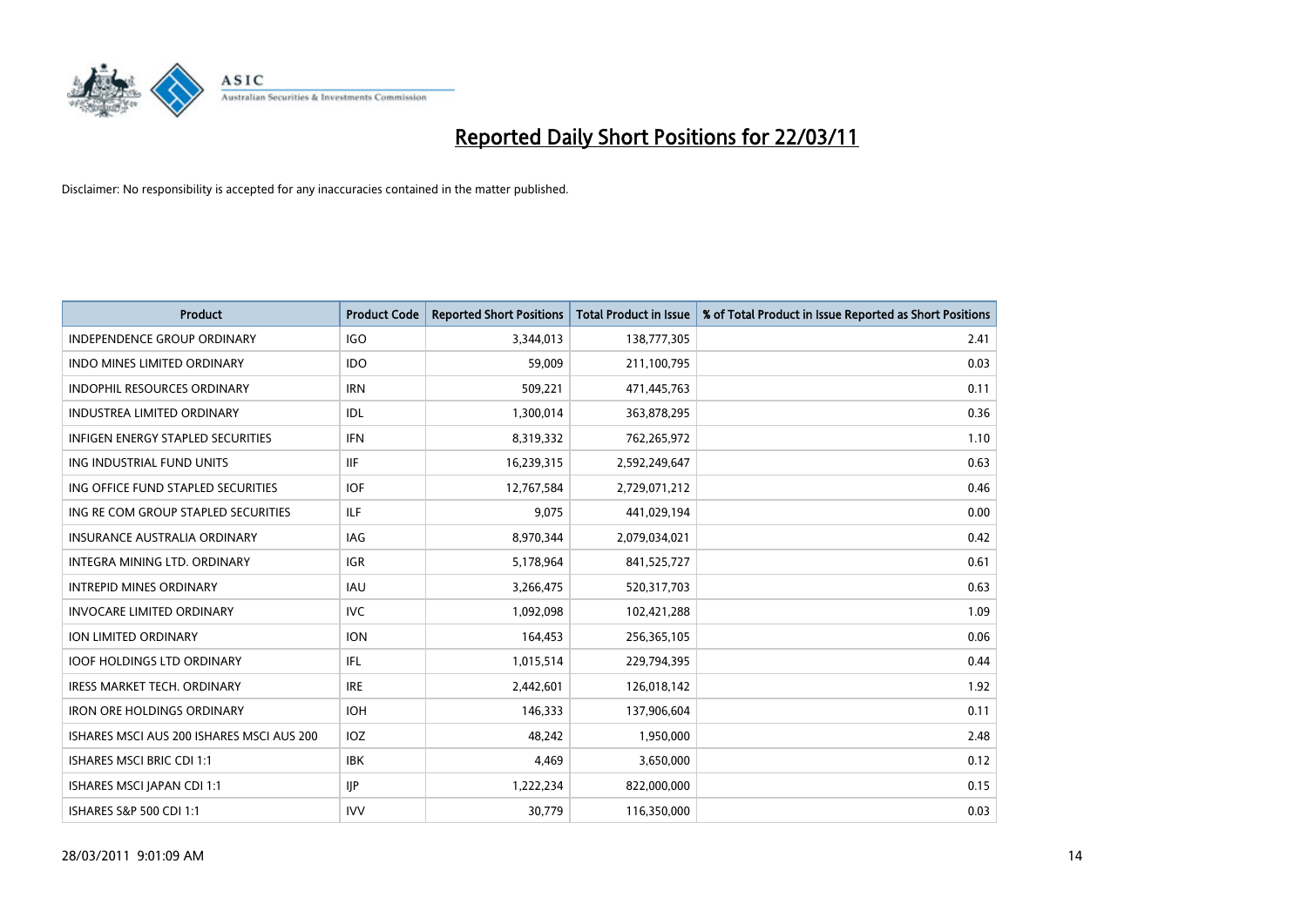

| <b>Product</b>                           | <b>Product Code</b> | <b>Reported Short Positions</b> | Total Product in Issue | % of Total Product in Issue Reported as Short Positions |
|------------------------------------------|---------------------|---------------------------------|------------------------|---------------------------------------------------------|
| ISHARES S&P ASIA 50 CDI 1:1              | <b>IAA</b>          | 2,056                           | 1,700,000              | 0.12                                                    |
| ISHARES S&P/ASX 20 ISHARES S&P/ASX20     | ILC                 | 9,013                           | 2,175,000              | 0.41                                                    |
| ISHARES SMALL ORDS ISHARES SMALL ORDS    | <b>ISO</b>          | 54,407                          | 5,400,000              | 1.01                                                    |
| <b>ISOFT GROUP LIMITED ORDINARY</b>      | <b>ISF</b>          | 2,425,432                       | 1,070,595,874          | 0.22                                                    |
| <b>IVANHOE AUSTRALIA ORDINARY</b>        | <b>IVA</b>          | 712,801                         | 418,467,053            | 0.16                                                    |
| <b>JABIRU METALS LTD ORDINARY</b>        | <b>IML</b>          | 89,054                          | 553,304,180            | 0.01                                                    |
| JAMES HARDIE INDUST CHESS DEPOSITARY INT | <b>IHX</b>          | 16,154,716                      | 436,386,587            | 3.68                                                    |
| <b>JAMESON RESOURCES ORDINARY</b>        | <b>JAL</b>          | 1,600,000                       | 95,828,865             | 1.67                                                    |
| <b>JB HI-FI LIMITED ORDINARY</b>         | <b>IBH</b>          | 10,090,367                      | 109,340,772            | 9.23                                                    |
| <b>JUPITER ENERGY ORDINARY</b>           | <b>IPR</b>          | 341,971                         | 1,511,434,681          | 0.02                                                    |
| <b>KAGARA LTD ORDINARY</b>               | <b>KZL</b>          | 6,087,425                       | 708,583,835            | 0.83                                                    |
| KANGAROO RES LTD ORDINARY                | <b>KRL</b>          | 600.000                         | 1,119,430,012          | 0.05                                                    |
| KAROON GAS AUSTRALIA ORDINARY            | <b>KAR</b>          | 1,125,028                       | 220,780,769            | 0.50                                                    |
| KATHMANDU HOLD LTD ORDINARY              | <b>KMD</b>          | 758,021                         | 200,000,000            | 0.38                                                    |
| KENTOR GOLD LIMITED ORDINARY             | KGL                 | 99,097                          | 1,061,592,950          | 0.01                                                    |
| <b>KEYBRIDGE CAPITAL ORDINARY</b>        | <b>KBC</b>          | 5,999                           | 172,070,564            | 0.00                                                    |
| KIMBERLEY METALS LTD ORDINARY            | <b>KBL</b>          | 1,821                           | 161,976,319            | 0.00                                                    |
| KINGSGATE CONSOLID. ORDINARY             | <b>KCN</b>          | 1,404,826                       | 135,221,250            | 1.03                                                    |
| KINGSROSE MINING LTD ORDINARY            | <b>KRM</b>          | 497,523                         | 255,538,366            | 0.19                                                    |
| <b>LAKES OIL NL ORDINARY</b>             | <b>LKO</b>          | 46.967                          | 5,709,901,461          | 0.00                                                    |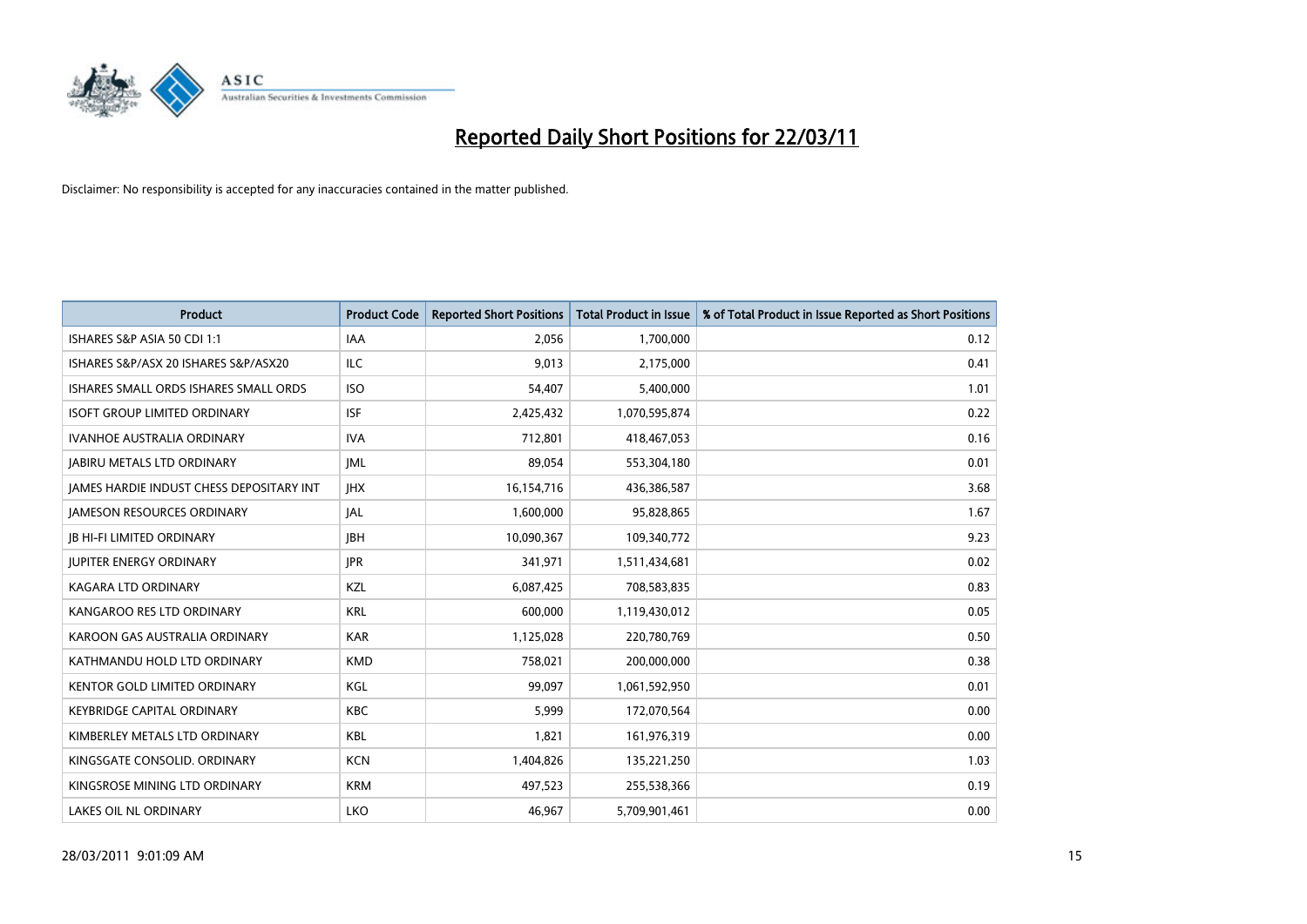

| <b>Product</b>                        | <b>Product Code</b> | <b>Reported Short Positions</b> | <b>Total Product in Issue</b> | % of Total Product in Issue Reported as Short Positions |
|---------------------------------------|---------------------|---------------------------------|-------------------------------|---------------------------------------------------------|
| LEIGHTON HOLDINGS ORDINARY            | LEI                 | 6,751,624                       | 302,579,299                   | 2.23                                                    |
| LEND LEASE GROUP UNIT/ORD STAPLED     | <b>LLC</b>          | 2,790,126                       | 565,558,754                   | 0.50                                                    |
| LINC ENERGY LTD ORDINARY              | <b>LNC</b>          | 6,495,033                       | 503,418,900                   | 1.28                                                    |
| LIQUEFIED NATURAL ORDINARY            | <b>LNG</b>          | 370,127                         | 214,099,015                   | 0.17                                                    |
| LYNAS CORPORATION ORDINARY            | <b>LYC</b>          | 50,123,507                      | 1,663,749,093                 | 2.98                                                    |
| M2 TELECOMMUNICATION ORDINARY         | <b>MTU</b>          | 10,912                          | 123,090,336                   | 0.01                                                    |
| MACARTHUR COAL ORDINARY               | <b>MCC</b>          | 3,258,709                       | 299,476,903                   | 1.09                                                    |
| <b>MACMAHON HOLDINGS ORDINARY</b>     | <b>MAH</b>          | 8,730,331                       | 733,711,705                   | 1.18                                                    |
| MACQ ATLAS ROADS GRP ORDINARY STAPLED | <b>MOA</b>          | 4,726,700                       | 452,345,907                   | 1.04                                                    |
| MACOUARIE GROUP LTD ORDINARY          | MQG                 | 3,247,060                       | 346,814,961                   | 0.93                                                    |
| MAGMA METALS LTD. ORDINARY            | <b>MMW</b>          | 504,000                         | 195,610,923                   | 0.26                                                    |
| <b>MANTRA RESOURCES ORDINARY</b>      | <b>MRU</b>          | 417,198                         | 134,465,075                   | 0.31                                                    |
| MAP GROUP STAPLED US PROHIBIT.        | <b>MAP</b>          | 5,087,732                       | 1,861,210,782                 | 0.27                                                    |
| MARYBOROUGH SUGAR ORDINARY            | <b>MSF</b>          | 36,065                          | 69,029,013                    | 0.05                                                    |
| <b>MATRIX C &amp; E LTD ORDINARY</b>  | <b>MCE</b>          | 479,990                         | 72,964,098                    | 0.66                                                    |
| MCMILLAN SHAKESPEARE ORDINARY         | <b>MMS</b>          | 76,292                          | 68,067,560                    | 0.11                                                    |
| MCPHERSON'S LTD ORDINARY              | <b>MCP</b>          | 217,282                         | 72,401,758                    | 0.30                                                    |
| MEDUSA MINING LTD ORDINARY            | <b>MML</b>          | 1,521,189                       | 188,233,911                   | 0.80                                                    |
| MELBOURNE IT LIMITED ORDINARY         | <b>MLB</b>          | 152,142                         | 80,043,955                    | 0.19                                                    |
| MEO AUSTRALIA LTD ORDINARY            | <b>MEO</b>          | 5,001,793                       | 539,913,260                   | 0.92                                                    |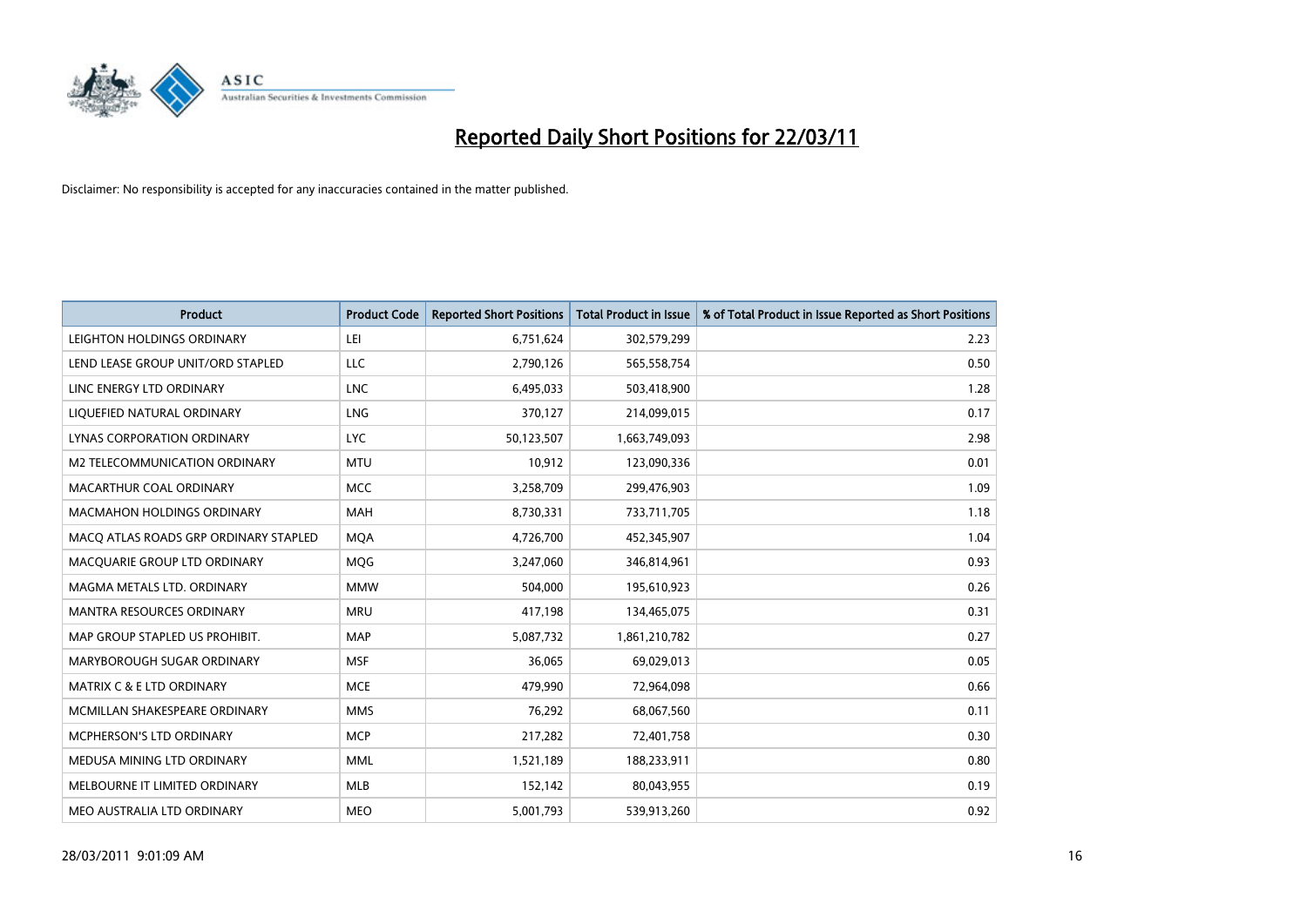

| Product                           | <b>Product Code</b> | <b>Reported Short Positions</b> | <b>Total Product in Issue</b> | % of Total Product in Issue Reported as Short Positions |
|-----------------------------------|---------------------|---------------------------------|-------------------------------|---------------------------------------------------------|
| <b>MERMAID MARINE ORDINARY</b>    | <b>MRM</b>          | 1,160,148                       | 213,763,662                   | 0.53                                                    |
| MESOBLAST LIMITED ORDINARY        | <b>MSB</b>          | 1,937,399                       | 279,068,562                   | 0.69                                                    |
| METALS X LIMITED ORDINARY         | <b>MLX</b>          | 3,162,382                       | 1,365,661,782                 | 0.24                                                    |
| METCASH LIMITED ORDINARY          | <b>MTS</b>          | 21,549,827                      | 768,814,015                   | 2.80                                                    |
| METGASCO LIMITED ORDINARY         | <b>MEL</b>          | 266,919                         | 252,460,972                   | 0.10                                                    |
| METMINCO LIMITED ORDINARY         | <b>MNC</b>          | 10,718                          | 1,231,107,839                 | 0.00                                                    |
| MHM METALS LIMITED ORDINARY       | <b>MHM</b>          | 1,719                           | 101,381,910                   | 0.00                                                    |
| MICLYN EXP OFFSHR ORDINARY        | <b>MIO</b>          | 210,220                         | 274,618,684                   | 0.08                                                    |
| MINARA RESOURCES ORDINARY         | <b>MRE</b>          | 6,756,361                       | 1,169,424,487                 | 0.56                                                    |
| MINCOR RESOURCES NL ORDINARY      | <b>MCR</b>          | 891,567                         | 200,608,804                   | 0.44                                                    |
| MINEMAKERS LIMITED ORDINARY       | <b>MAK</b>          | 46,575                          | 227,003,950                   | 0.02                                                    |
| MINERAL DEPOSITS ORDINARY         | <b>MDL</b>          | 217,581                         | 60,768,582                    | 0.36                                                    |
| MINERAL RESOURCES, ORDINARY       | <b>MIN</b>          | 484,983                         | 168,990,735                   | 0.28                                                    |
| MIRABELA NICKEL LTD ORDINARY      | <b>MBN</b>          | 10,703,093                      | 491,561,237                   | 2.14                                                    |
| MIRVAC GROUP STAPLED SECURITIES   | <b>MGR</b>          | 6,753,280                       | 3,415,819,357                 | 0.19                                                    |
| MOLOPO ENERGY LTD ORDINARY        | <b>MPO</b>          | 1,152,391                       | 250,972,584                   | 0.47                                                    |
| MOLY MINES LIMITED ORDINARY       | <b>MOL</b>          | 709                             | 365,893,989                   | 0.00                                                    |
| MONADELPHOUS GROUP ORDINARY       | <b>MND</b>          | 960,590                         | 87,576,827                    | 1.11                                                    |
| <b>MOUNT GIBSON IRON ORDINARY</b> | <b>MGX</b>          | 7,511,370                       | 1,082,570,693                 | 0.69                                                    |
| MULTIPLEX SITES SITES             | <b>MXUPA</b>        | 36                              | 4,500,000                     | 0.00                                                    |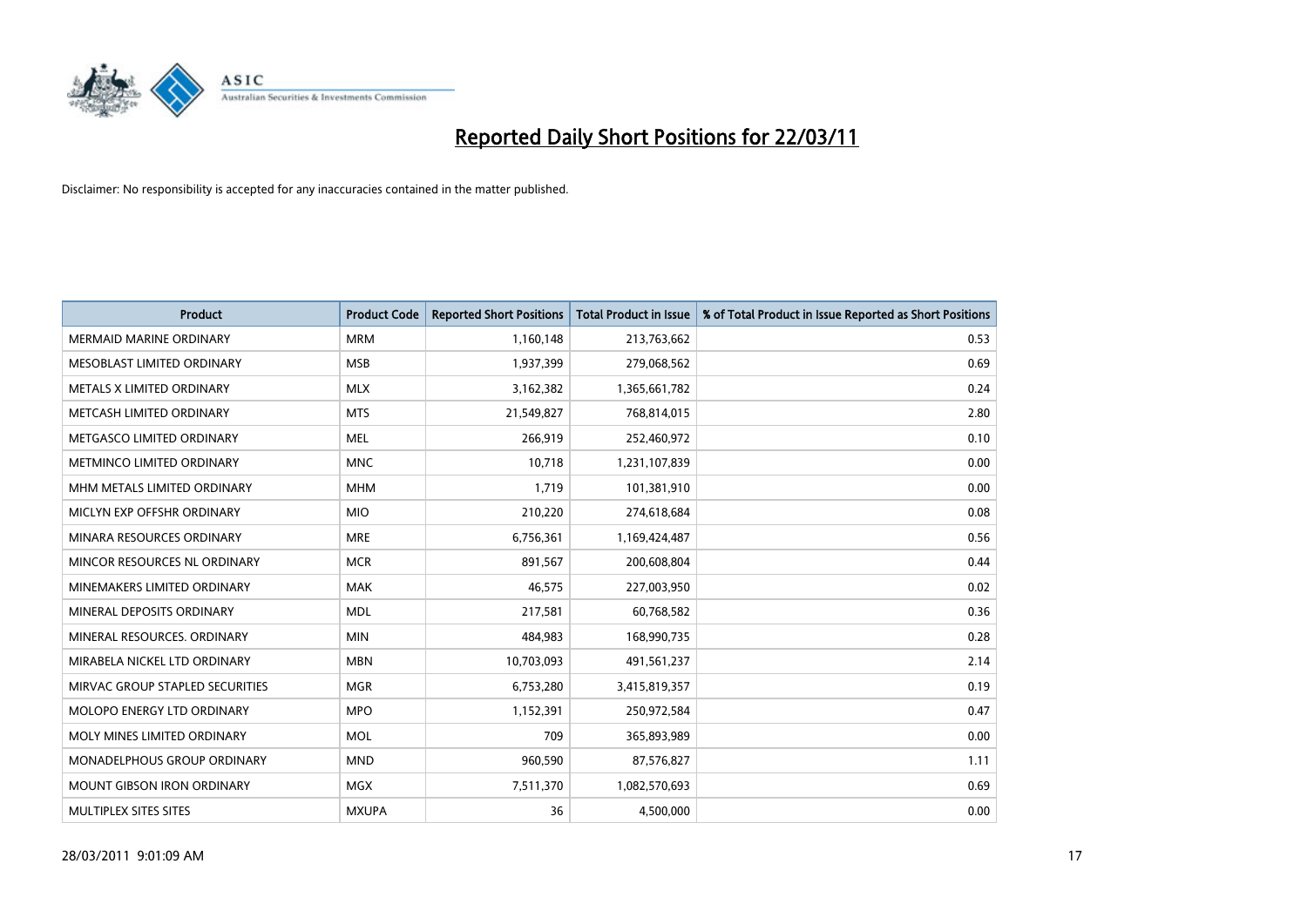

| Product                                 | <b>Product Code</b> | <b>Reported Short Positions</b> | <b>Total Product in Issue</b> | % of Total Product in Issue Reported as Short Positions |
|-----------------------------------------|---------------------|---------------------------------|-------------------------------|---------------------------------------------------------|
| MURCHISON METALS LTD ORDINARY           | <b>MMX</b>          | 11,141,515                      | 435,884,268                   | 2.56                                                    |
| MYER HOLDINGS LTD ORDINARY              | <b>MYR</b>          | 15,939,180                      | 582,297,884                   | 2.73                                                    |
| <b>MYSTATE LIMITED ORDINARY</b>         | <b>MYS</b>          | 1,400                           | 67,439,158                    | 0.00                                                    |
| NAMOI COTTON CO-OP CO-OPERATIVE CAP.UNT | <b>NAM</b>          | 205,227                         | 96,978,836                    | 0.21                                                    |
| NANOSONICS LIMITED ORDINARY             | <b>NAN</b>          | 44,354                          | 227,071,282                   | 0.02                                                    |
| NATIONAL AUST, BANK ORDINARY            | <b>NAB</b>          | 10,382,003                      | 2,169,641,214                 | 0.46                                                    |
| NATURAL FUEL LIMITED ORDINARY           | <b>NFL</b>          |                                 | 721,912                       | 0.00                                                    |
| NAVITAS LIMITED ORDINARY                | <b>NVT</b>          | 2,731,404                       | 369,358,564                   | 0.75                                                    |
| NEPTUNE MARINE ORDINARY                 | <b>NMS</b>          | 3,444,928                       | 1,736,352,381                 | 0.20                                                    |
| NEW HOPE CORPORATION ORDINARY           | <b>NHC</b>          | 1,586,634                       | 830,230,549                   | 0.18                                                    |
| NEWCREST MINING ORDINARY                | <b>NCM</b>          | 2,658,454                       | 765,173,287                   | 0.34                                                    |
| NEWS CORP A NON-VOTING CDI              | <b>NWSLV</b>        | 516,957                         | 1,829,486,236                 | 0.02                                                    |
| NEWS CORP B VOTING CDI                  | <b>NWS</b>          | 6,801,987                       | 798,520,953                   | 0.85                                                    |
| NEXBIS LIMITED ORDINARY                 | <b>NBS</b>          | 63,733                          | 798,356,704                   | 0.01                                                    |
| NEXUS ENERGY LIMITED ORDINARY           | <b>NXS</b>          | 24,598,230                      | 1,020,257,304                 | 2.41                                                    |
| NIB HOLDINGS LIMITED ORDINARY           | <b>NHF</b>          | 101,888                         | 466,765,752                   | 0.02                                                    |
| NICK SCALI LIMITED ORDINARY             | <b>NCK</b>          | 35,846                          | 81,000,000                    | 0.04                                                    |
| NIDO PETROLEUM ORDINARY                 | <b>NDO</b>          | 2,563,184                       | 1,373,822,119                 | 0.18                                                    |
| NKWE PLATINUM 10C US COMMON             | <b>NKP</b>          | 121,698                         | 559,651,184                   | 0.02                                                    |
| NOBLE MINERAL RES ORDINARY              | <b>NMG</b>          | 502,115                         | 380,916,899                   | 0.13                                                    |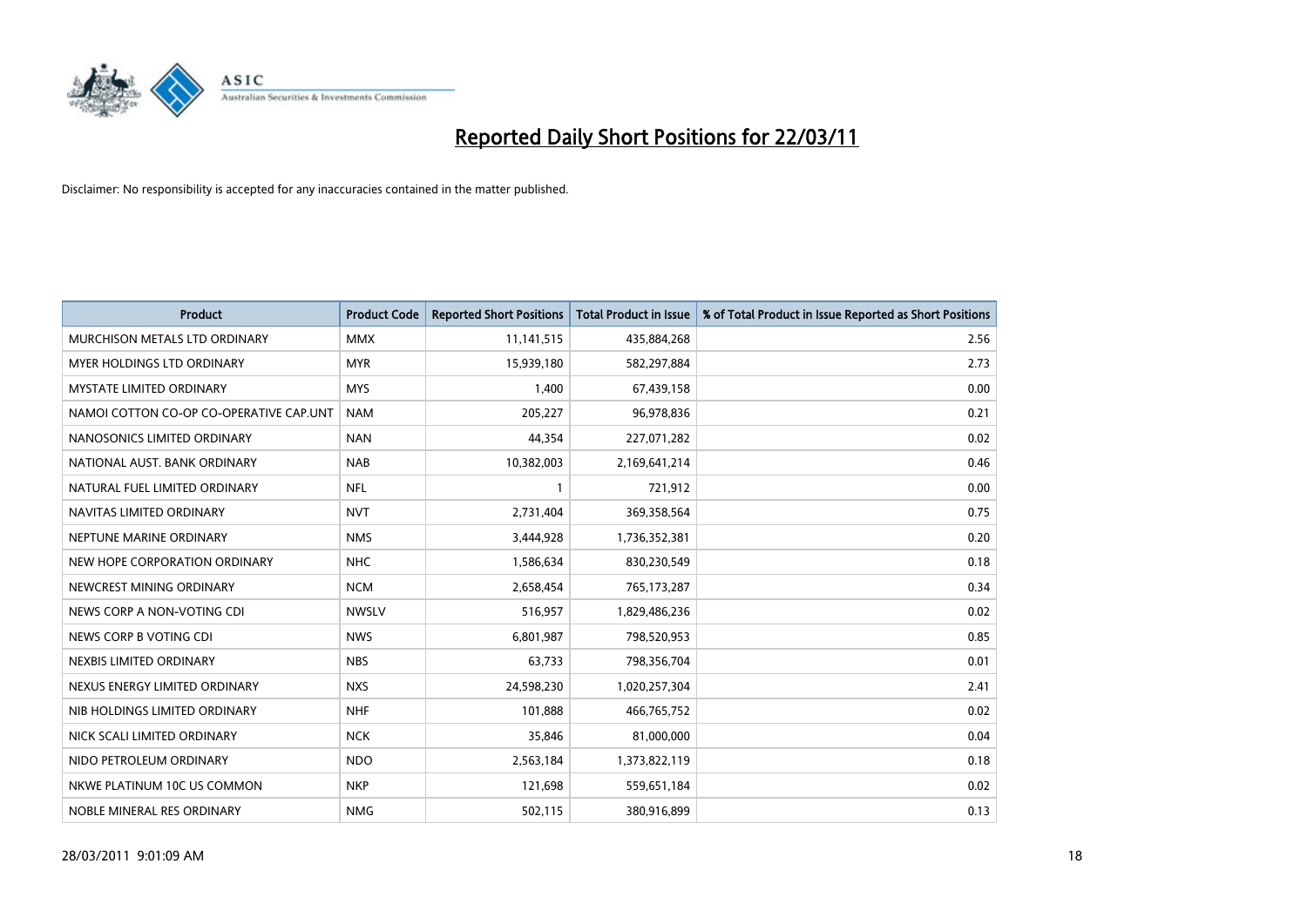

| <b>Product</b>                        | <b>Product Code</b> | <b>Reported Short Positions</b> | <b>Total Product in Issue</b> | % of Total Product in Issue Reported as Short Positions |
|---------------------------------------|---------------------|---------------------------------|-------------------------------|---------------------------------------------------------|
| NORTHERN CREST ORDINARY               | <b>NOC</b>          | 24,345                          | 116,074,781                   | 0.02                                                    |
| NORTHERN IRON LTD ORDINARY            | <b>NFE</b>          | 1,411,033                       | 336,084,863                   | 0.40                                                    |
| NORTHERN MIN LTD ORDINARY             | <b>NTU</b>          | 97,075                          | 164,545,022                   | 0.06                                                    |
| NORTON GOLD FIELDS ORDINARY           | <b>NGF</b>          | 3,000                           | 684,830,265                   | 0.00                                                    |
| NOVARISE RENEW RES ORDINARY           | <b>NOE</b>          | 30,000                          | 399,254,908                   | 0.01                                                    |
| NRW HOLDINGS LIMITED ORDINARY         | <b>NWH</b>          | 505,787                         | 251,223,000                   | 0.19                                                    |
| NSL CONSOLIDATED LTD ORDINARY         | <b>NSL</b>          | 101,269                         | 270,661,373                   | 0.03                                                    |
| NUCOAL RESOURCES NL ORDINARY          | <b>NCR</b>          | 1,969,734                       | 434,612,580                   | 0.45                                                    |
| NUFARM LIMITED ORDINARY               | <b>NUF</b>          | 6,008,504                       | 261,833,005                   | 2.28                                                    |
| NUPLEX INDUSTRIES ORDINARY            | <b>NPX</b>          | 113,606                         | 195,060,783                   | 0.06                                                    |
| NYOTA MINERALS LTD ORDINARY           | <b>NYO</b>          | 1,954,513                       | 477,948,263                   | 0.41                                                    |
| OAKTON LIMITED ORDINARY               | <b>OKN</b>          | 698,540                         | 93,800,235                    | 0.75                                                    |
| OCEANAGOLD CORP. CHESS DEPOSITARY INT | <b>OGC</b>          | 615,911                         | 262,173,722                   | 0.23                                                    |
| OCEANIA CAPITAL LTD ORDINARY          | <b>OCP</b>          | 2,500                           | 91,921,295                    | 0.00                                                    |
| OIL SEARCH LTD ORDINARY               | <b>OSH</b>          | 7,563,527                       | 1,312,888,303                 | 0.56                                                    |
| OILEX LTD ORDINARY                    | <b>OEX</b>          | 19,819                          | 253,274,885                   | 0.01                                                    |
| OM HOLDINGS LIMITED ORDINARY          | OMH                 | 6,532,796                       | 503,085,150                   | 1.29                                                    |
| ONESTEEL LIMITED ORDINARY             | <b>OST</b>          | 12,571,224                      | 1,334,723,421                 | 0.94                                                    |
| ORICA LIMITED ORDINARY                | ORI                 | 881,274                         | 363,223,767                   | 0.22                                                    |
| ORIGIN ENERGY ORDINARY                | <b>ORG</b>          | 3,828,397                       | 885,197,012                   | 0.41                                                    |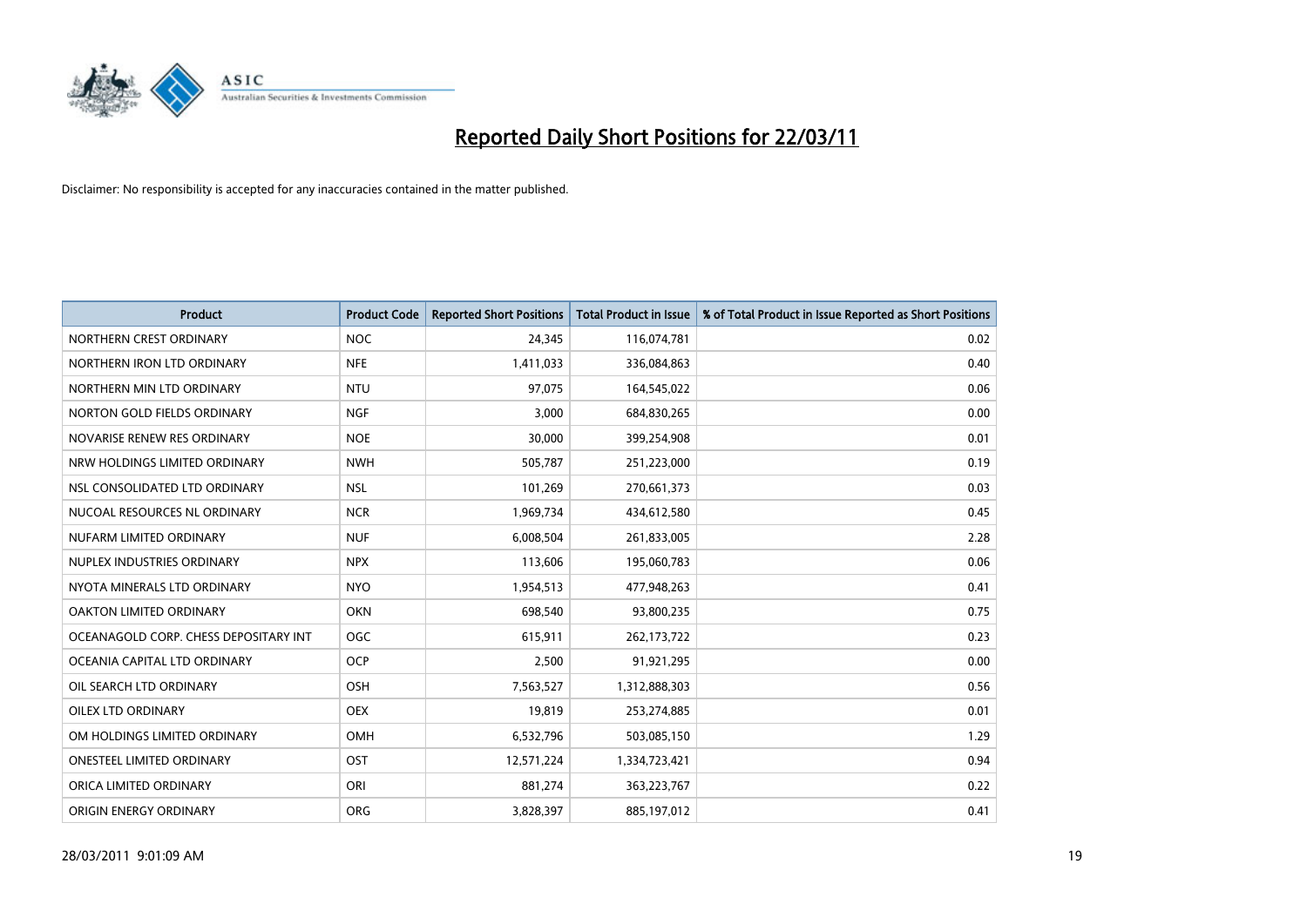

| Product                          | <b>Product Code</b> | <b>Reported Short Positions</b> | <b>Total Product in Issue</b> | % of Total Product in Issue Reported as Short Positions |
|----------------------------------|---------------------|---------------------------------|-------------------------------|---------------------------------------------------------|
| ORIGIN ENERGY RTS06-APR-11 FORUS | <b>ORGR</b>         | 32,517                          | 177,039,403                   | 0.01                                                    |
| OROCOBRE LIMITED ORDINARY        | <b>ORE</b>          | 804,903                         | 102,813,894                   | 0.79                                                    |
| OROTONGROUP LIMITED ORDINARY     | <b>ORL</b>          | 11,113                          | 40,880,902                    | 0.03                                                    |
| OTTO ENERGY LIMITED ORDINARY     | OEL                 | 109,204                         | 1,134,540,071                 | 0.01                                                    |
| OZ MINERALS ORDINARY             | OZL                 | 20,256,066                      | 3,238,546,504                 | 0.61                                                    |
| <b>PACIFIC BRANDS ORDINARY</b>   | <b>PBG</b>          | 12,279,513                      | 931,386,248                   | 1.33                                                    |
| PALADIN ENERGY LTD ORDINARY      | <b>PDN</b>          | 14,253,639                      | 777,475,983                   | 1.85                                                    |
| PANAUST LIMITED ORDINARY         | <b>PNA</b>          | 18,971,551                      | 2,964,355,326                 | 0.63                                                    |
| PANORAMIC RESOURCES ORDINARY     | PAN                 | 1,372,690                       | 207,050,710                   | 0.64                                                    |
| PAPERLINX LIMITED ORDINARY       | <b>PPX</b>          | 20,391,676                      | 603,580,761                   | 3.36                                                    |
| PAPILLON RES LTD ORDINARY        | PIR                 | 100,000                         | 189,254,868                   | 0.05                                                    |
| PATTIES FOODS LTD ORDINARY       | PFL                 |                                 | 138,908,853                   | 0.00                                                    |
| PEET LIMITED ORDINARY            | <b>PPC</b>          | 192,019                         | 302,965,804                   | 0.07                                                    |
| PENINSULA ENERGY LTD ORDINARY    | <b>PEN</b>          | 1,433,518                       | 2,085,852,039                 | 0.07                                                    |
| PERILYA LIMITED ORDINARY         | PEM                 | 546,122                         | 526,075,563                   | 0.10                                                    |
| PERPETUAL LIMITED ORDINARY       | PPT                 | 2,626,502                       | 44,435,458                    | 5.89                                                    |
| PERSEUS MINING LTD ORDINARY      | PRU                 | 3,802,406                       | 423,817,088                   | 0.90                                                    |
| PETSEC ENERGY ORDINARY           | PSA                 | 223,332                         | 231,283,622                   | 0.10                                                    |
| PHARMAXIS LTD ORDINARY           | <b>PXS</b>          | 1,233,090                       | 228,127,809                   | 0.53                                                    |
| PHOTON GROUP LTD ORDINARY        | PGA                 | 250,510                         | 1,540,543,357                 | 0.02                                                    |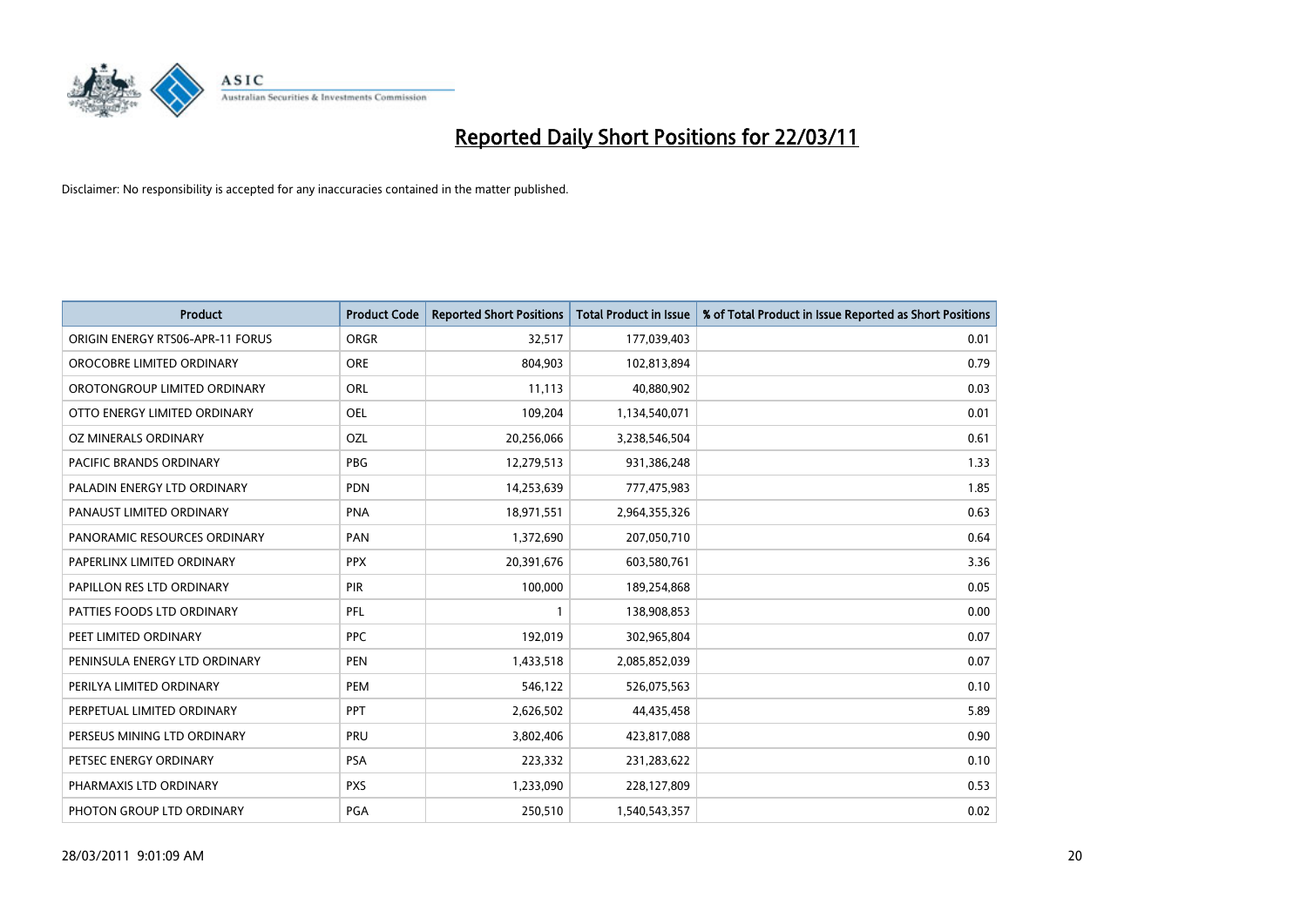

| Product                              | <b>Product Code</b> | <b>Reported Short Positions</b> | <b>Total Product in Issue</b> | % of Total Product in Issue Reported as Short Positions |
|--------------------------------------|---------------------|---------------------------------|-------------------------------|---------------------------------------------------------|
| PIKE RIVER COAL ORDINARY             | <b>PRC</b>          | 257,595                         | 405,513,933                   | 0.06                                                    |
| PLATINUM ASSET ORDINARY              | <b>PTM</b>          | 7,762,038                       | 561,347,878                   | 1.38                                                    |
| PLATINUM AUSTRALIA ORDINARY          | <b>PLA</b>          | 6,127,056                       | 392,430,039                   | 1.58                                                    |
| PLATINUM CAPITAL LTD ORDINARY        | <b>PMC</b>          |                                 | 164,959,410                   | 0.00                                                    |
| PMP LIMITED ORDINARY                 | <b>PMP</b>          | 198,756                         | 335,338,483                   | 0.05                                                    |
| PORT BOUVARD LIMITED ORDINARY        | PBD                 | 6,754                           | 593,868,295                   | 0.00                                                    |
| PREMIER INVESTMENTS ORDINARY         | <b>PMV</b>          | 351,034                         | 155,030,045                   | 0.23                                                    |
| PRIMARY HEALTH CARE ORDINARY         | <b>PRY</b>          | 8,188,321                       | 496,103,188                   | 1.65                                                    |
| PRIME INFR GROUP. STAPLED SECURITIES | PIH                 | 308,735                         | 351,776,795                   | 0.09                                                    |
| PRIME MEDIA GRP LTD ORDINARY         | PRT                 | 17,125                          | 366,330,303                   | 0.00                                                    |
| PROGEN PHARMACEUTIC ORDINARY         | PGL                 | 151,596                         | 24,709,097                    | 0.61                                                    |
| PROGRAMMED ORDINARY                  | <b>PRG</b>          | 341,400                         | 118,169,908                   | 0.29                                                    |
| <b>PSIVIDA CORP CDI 1:1</b>          | <b>PVA</b>          | 6,878                           | 8,979,205                     | 0.08                                                    |
| <b>QANTAS AIRWAYS ORDINARY</b>       | QAN                 | 30,102,246                      | 2,265,123,620                 | 1.33                                                    |
| OBE INSURANCE GROUP ORDINARY         | <b>OBE</b>          | 28,692,495                      | 1,051,877,166                 | 2.72                                                    |
| OR NATIONAL LIMITED ORDINARY         | <b>ORN</b>          | 20,627,303                      | 2,440,000,000                 | 0.82                                                    |
| RAMELIUS RESOURCES ORDINARY          | <b>RMS</b>          | 538,459                         | 291,208,795                   | 0.17                                                    |
| RAMSAY HEALTH CARE ORDINARY          | <b>RHC</b>          | 1,539,502                       | 202,081,252                   | 0.75                                                    |
| <b>RCR TOMLINSON ORDINARY</b>        | <b>RCR</b>          | 68,067                          | 131,892,672                   | 0.05                                                    |
| <b>REA GROUP ORDINARY</b>            | <b>REA</b>          | 44,031                          | 129,691,280                   | 0.02                                                    |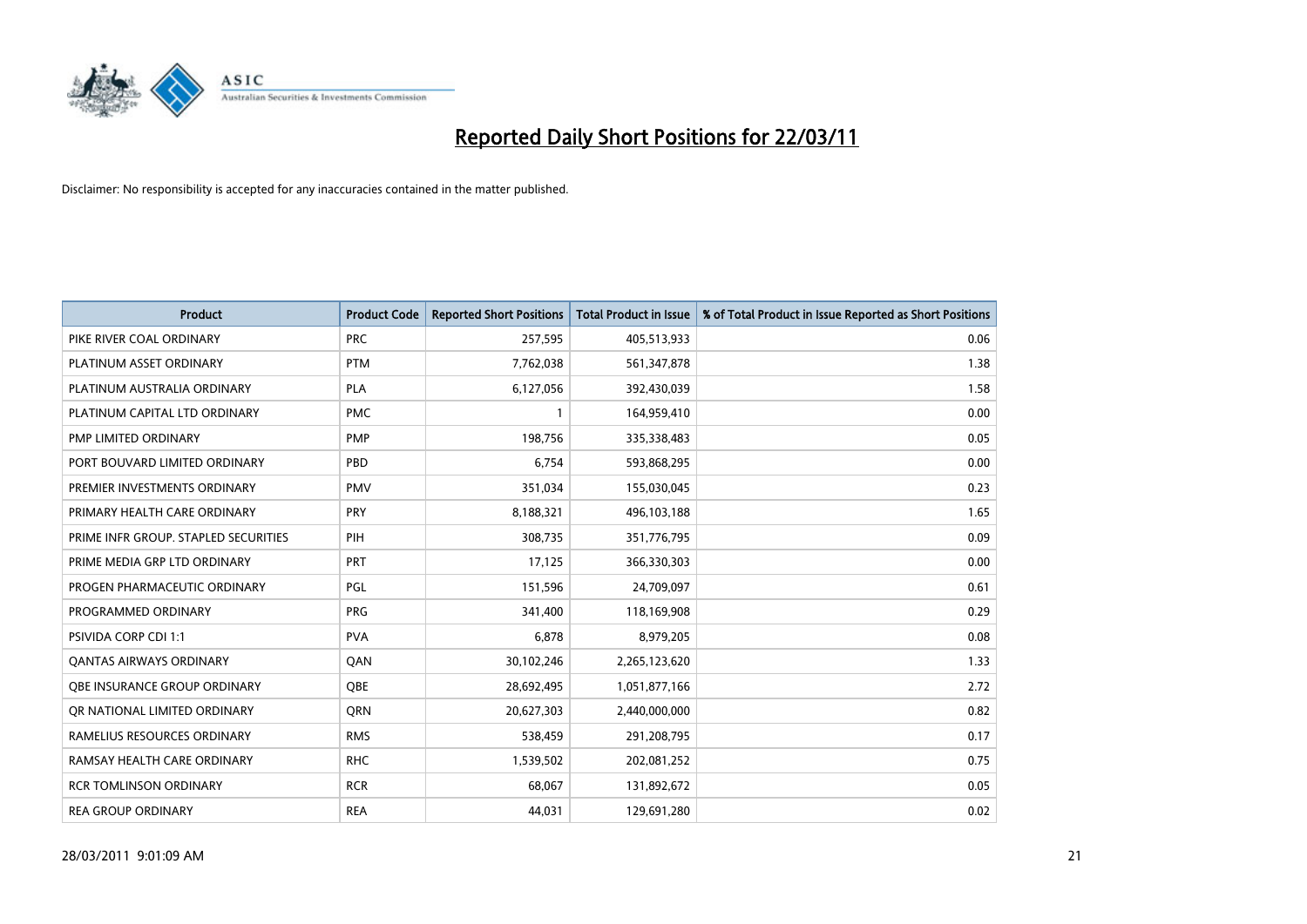

| <b>Product</b>                      | <b>Product Code</b> | <b>Reported Short Positions</b> | <b>Total Product in Issue</b> | % of Total Product in Issue Reported as Short Positions |
|-------------------------------------|---------------------|---------------------------------|-------------------------------|---------------------------------------------------------|
| <b>RECKON LIMITED ORDINARY</b>      | <b>RKN</b>          | 2                               | 133,384,060                   | 0.00                                                    |
| <b>RED 5 LIMITED ORDINARY</b>       | <b>RED</b>          | 51,541                          | 1,283,597,526                 | 0.00                                                    |
| <b>RED FORK ENERGY ORDINARY</b>     | <b>RFE</b>          | 7,792                           | 139,535,000                   | 0.01                                                    |
| REDFLEX HOLDINGS ORDINARY           | <b>RDF</b>          | 3,269                           | 110,345,599                   | 0.00                                                    |
| REED RESOURCES LTD ORDINARY         | <b>RDR</b>          | 362,100                         | 220,771,768                   | 0.17                                                    |
| <b>REGIS RESOURCES ORDINARY</b>     | <b>RRL</b>          | 3,490,904                       | 430,750,415                   | 0.77                                                    |
| RESMED INC CDI 10:1                 | <b>RMD</b>          | 9,837,726                       | 1,534,676,730                 | 0.65                                                    |
| <b>RESOLUTE MINING ORDINARY</b>     | <b>RSG</b>          | 5,879,628                       | 467,211,233                   | 1.25                                                    |
| <b>RESOURCE GENERATION ORDINARY</b> | <b>RES</b>          | 301,092                         | 244,400,530                   | 0.11                                                    |
| <b>RETAIL FOOD GROUP ORDINARY</b>   | <b>RFG</b>          | 2,056                           | 107,301,926                   | 0.00                                                    |
| REVERSE CORP LIMITED ORDINARY       | <b>REF</b>          | 25,141                          | 92,382,175                    | 0.03                                                    |
| REX MINERALS LIMITED ORDINARY       | <b>RXM</b>          | 406,174                         | 150,317,460                   | 0.26                                                    |
| RHG LIMITED ORDINARY                | <b>RHG</b>          | 84,106                          | 318,745,978                   | 0.01                                                    |
| <b>RIDLEY CORPORATION ORDINARY</b>  | <b>RIC</b>          | 800,055                         | 307,817,071                   | 0.26                                                    |
| RIO TINTO LIMITED ORDINARY          | <b>RIO</b>          | 14,056,864                      | 435,758,720                   | 3.18                                                    |
| <b>RIVERCITY MOTORWAY STAPLED</b>   | <b>RCY</b>          | 132,000                         | 957,010,115                   | 0.01                                                    |
| RIVERSDALE MINING ORDINARY          | <b>RIV</b>          | 998,646                         | 236,696,188                   | 0.41                                                    |
| ROBUST RESOURCES ORDINARY           | <b>ROL</b>          | 28,577                          | 84,944,097                    | 0.03                                                    |
| ROC OIL COMPANY ORDINARY            | <b>ROC</b>          | 9,571,170                       | 713,154,560                   | 1.34                                                    |
| SAI GLOBAL LIMITED ORDINARY         | SAI                 | 422,631                         | 198,083,847                   | 0.19                                                    |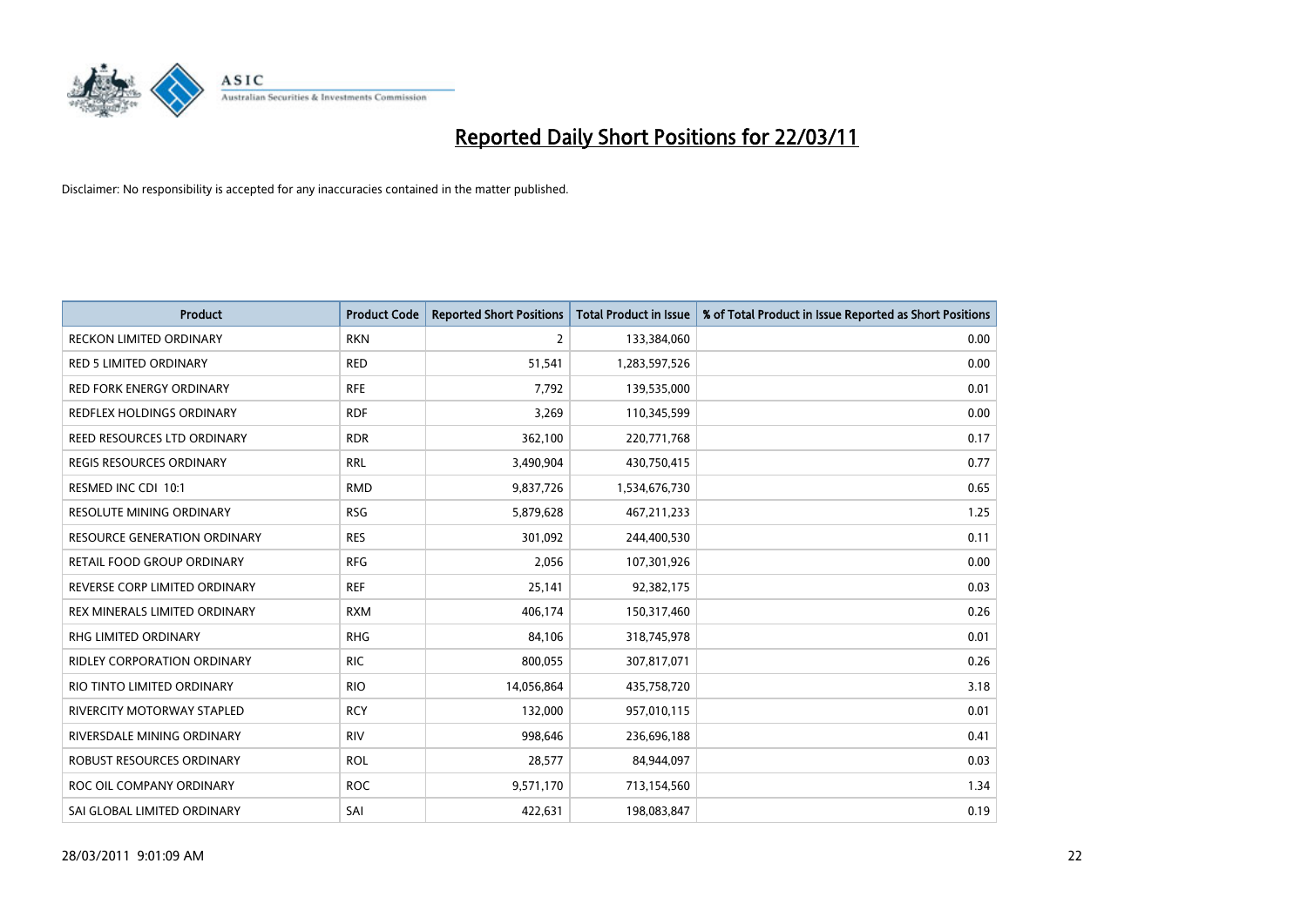

| <b>Product</b>                           | <b>Product Code</b> | <b>Reported Short Positions</b> | <b>Total Product in Issue</b> | % of Total Product in Issue Reported as Short Positions |
|------------------------------------------|---------------------|---------------------------------|-------------------------------|---------------------------------------------------------|
| SALMAT LIMITED ORDINARY                  | <b>SLM</b>          | 152,401                         | 159,749,049                   | 0.09                                                    |
| SAMSON OIL & GAS LTD ORDINARY            | <b>SSN</b>          | 2,845,220                       | 1,713,635,961                 | 0.17                                                    |
| SANDFIRE RESOURCES ORDINARY              | <b>SFR</b>          | 811,310                         | 148,309,969                   | 0.53                                                    |
| <b>SANTOS LTD ORDINARY</b>               | <b>STO</b>          | 9,167,186                       | 874,246,838                   | 1.04                                                    |
| SARACEN MINERAL ORDINARY                 | <b>SAR</b>          | 805,415                         | 492,151,415                   | 0.14                                                    |
| SEDGMAN LIMITED ORDINARY                 | <b>SDM</b>          | 494,862                         | 207,997,898                   | 0.24                                                    |
| SEEK LIMITED ORDINARY                    | <b>SEK</b>          | 5,624,271                       | 336,584,488                   | 1.66                                                    |
| SENETAS CORPORATION ORDINARY             | <b>SEN</b>          | 756,999                         | 463,105,195                   | 0.16                                                    |
| SENEX ENERGY LIMITED ORDINARY            | SXY                 | 792,038                         | 685, 351, 784                 | 0.12                                                    |
| SERVCORP LIMITED ORDINARY                | SRV                 | 112,263                         | 98,440,807                    | 0.11                                                    |
| SERVICE STREAM ORDINARY                  | <b>SSM</b>          | 516,050                         | 283,418,867                   | 0.18                                                    |
| SEVEN GROUP HOLDINGS ORDINARY            | <b>SVW</b>          | 184,655                         | 305,410,281                   | 0.06                                                    |
| SIGMA PHARMACEUTICAL ORDINARY            | <b>SIP</b>          | 19,097,655                      | 1,178,626,572                 | 1.63                                                    |
| SILEX SYSTEMS ORDINARY                   | <b>SLX</b>          | 338,486                         | 170,128,997                   | 0.20                                                    |
| SILVER LAKE RESOURCE ORDINARY            | <b>SLR</b>          | 358,645                         | 178,882,838                   | 0.20                                                    |
| SIMS METAL MGMT LTD ORDINARY             | <b>SGM</b>          | 3,336,581                       | 204,927,017                   | 1.63                                                    |
| SINGAPORE TELECOMM. CHESS DEPOSITARY INT | SGT                 | 6,079,875                       | 310,378,692                   | 1.95                                                    |
| SKILLED GROUP LTD ORDINARY               | <b>SKE</b>          | 150,966                         | 224,511,171                   | 0.06                                                    |
| SKY CITY ENTERTAIN, ORDINARY             | <b>SKC</b>          | 82,314                          | 575,114,687                   | 0.01                                                    |
| SKY NETWORK ORDINARY                     | <b>SKT</b>          | 216,100                         | 389,139,785                   | 0.06                                                    |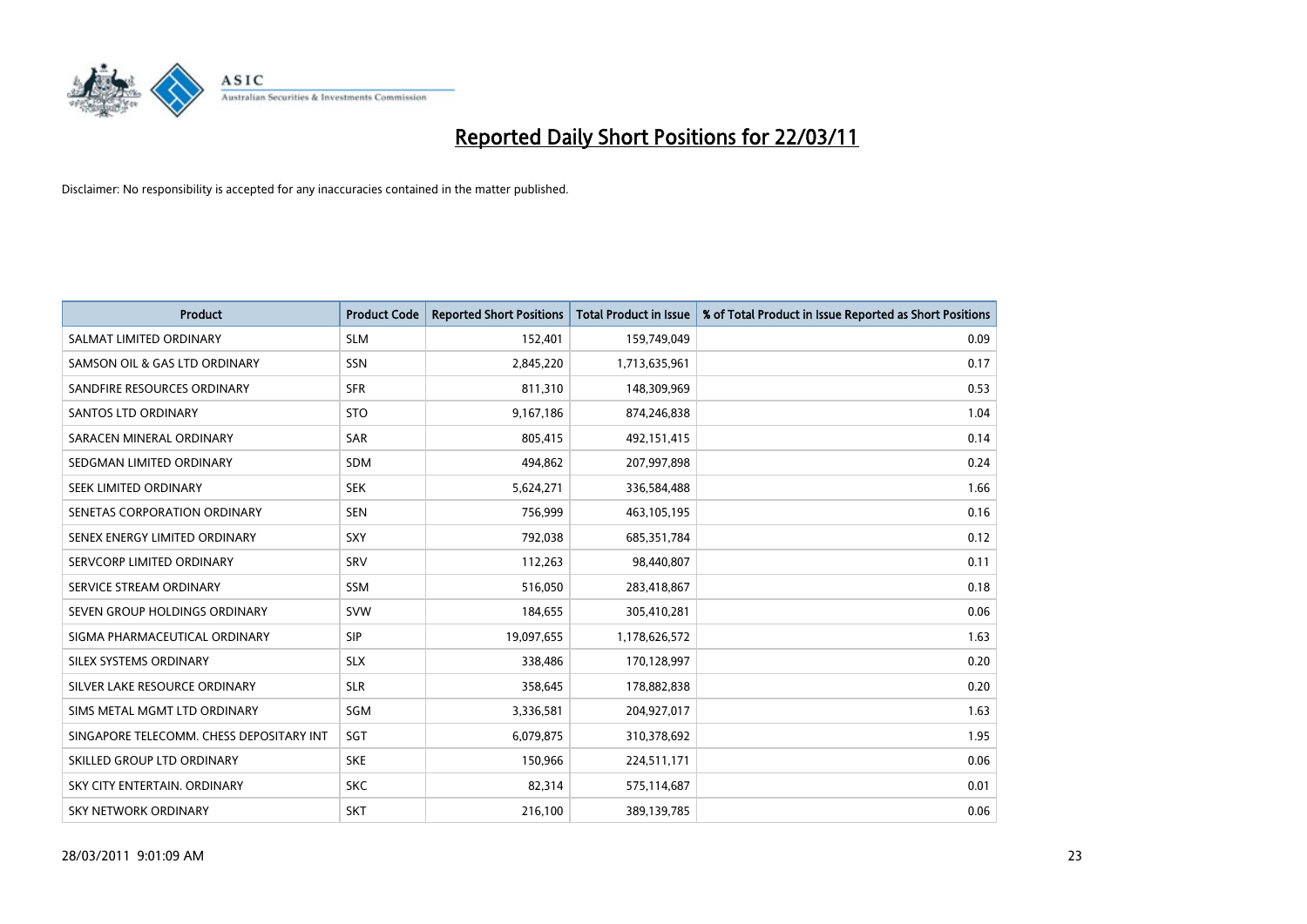

| <b>Product</b>                           | <b>Product Code</b> | <b>Reported Short Positions</b> | <b>Total Product in Issue</b> | % of Total Product in Issue Reported as Short Positions |
|------------------------------------------|---------------------|---------------------------------|-------------------------------|---------------------------------------------------------|
| SMS MANAGEMENT, ORDINARY                 | <b>SMX</b>          | 273,352                         | 67,661,358                    | 0.40                                                    |
| SONIC HEALTHCARE ORDINARY                | <b>SHL</b>          | 6,245,456                       | 388,429,875                   | 1.64                                                    |
| SOUL PATTINSON (W.H) ORDINARY            | SOL                 | 50,624                          | 238,640,580                   | 0.02                                                    |
| SOUTH BOULDER MINES ORDINARY             | <b>STB</b>          | 2,032                           | 85,475,688                    | 0.00                                                    |
| SP AUSNET STAPLED SECURITIES             | <b>SPN</b>          | 8,124,256                       | 2,795,115,439                 | 0.29                                                    |
| SPARK INFRASTRUCTURE STAPLED NOTE & UNIT | SKI                 | 11,233,192                      | 1,326,734,264                 | 0.86                                                    |
| SPDR 200 FUND ETF UNITS                  | <b>STW</b>          | 8                               | 50,839,159                    | 0.00                                                    |
| SPECIALTY FASHION ORDINARY               | <b>SFH</b>          | 2,050,763                       | 191,686,122                   | 1.06                                                    |
| SPHERE MINERALS LTD ORDINARY             | SPH                 | 1,991                           | 171,348,151                   | 0.00                                                    |
| SPOTLESS GROUP LTD ORDINARY              | <b>SPT</b>          | 2,724,115                       | 261,070,153                   | 1.03                                                    |
| ST BARBARA LIMITED ORDINARY              | <b>SBM</b>          | 4,806,540                       | 325,615,389                   | 1.48                                                    |
| STAGING CONNECTIONS ORDINARY             | <b>STG</b>          | 2,917,189                       | 78,317,726                    | 3.72                                                    |
| STANMORE COAL LTD ORDINARY               | <b>SMR</b>          | 73,240                          | 87,270,738                    | 0.08                                                    |
| STARPHARMA HOLDINGS ORDINARY             | SPL                 | 109,935                         | 244,682,721                   | 0.04                                                    |
| STH AMERICAN COR LTD ORDINARY            | SAY                 | 9,200                           | 233,651,371                   | 0.00                                                    |
| STH CRS ELECT ENGNR ORDINARY             | <b>SXE</b>          | 7.963                           | 124,178,939                   | 0.01                                                    |
| STHN CROSS MEDIA ORDINARY                | SXL                 | 1,342,076                       | 378,827,750                   | 0.34                                                    |
| STOCKLAND UNITS/ORD STAPLED              | SGP                 | 18,426,367                      | 2,383,036,717                 | 0.77                                                    |
| STRAITS RES LTD. ORDINARY                | SRO                 | 2,990,986                       | 324,355,749                   | 0.93                                                    |
| STW COMMUNICATIONS ORDINARY              | SGN                 | 229,326                         | 364,310,964                   | 0.06                                                    |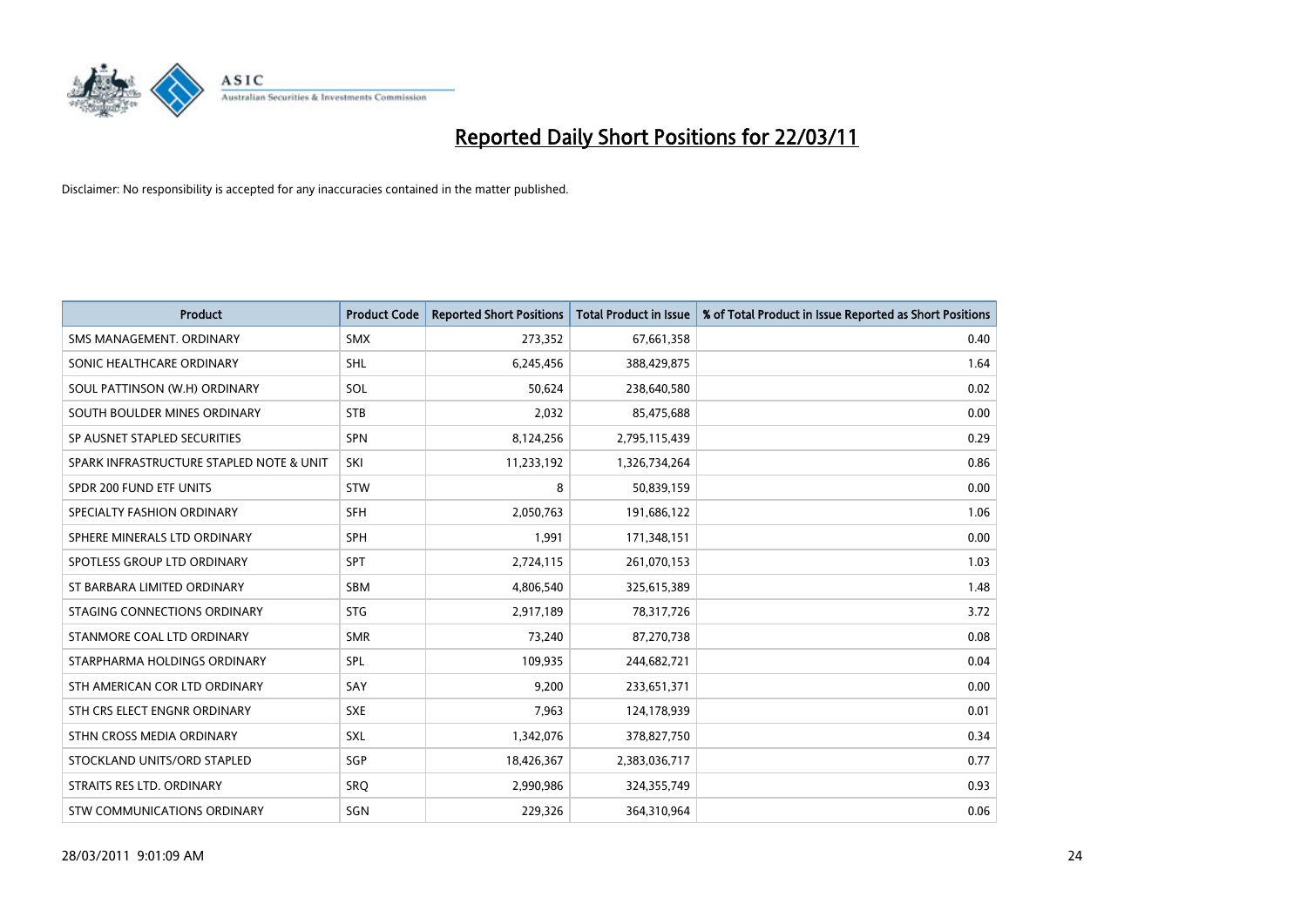

| Product                              | <b>Product Code</b> | <b>Reported Short Positions</b> | <b>Total Product in Issue</b> | % of Total Product in Issue Reported as Short Positions |
|--------------------------------------|---------------------|---------------------------------|-------------------------------|---------------------------------------------------------|
| SUNCORP GROUP LTD ORDINARY           | <b>SUN</b>          | 7,870,393                       | 1,281,390,524                 | 0.59                                                    |
| SUNDANCE RESOURCES ORDINARY          | SDL                 | 22,137,078                      | 2,714,601,668                 | 0.81                                                    |
| SUNLAND GROUP LTD ORDINARY           | <b>SDG</b>          | 23,377                          | 224,881,794                   | 0.00                                                    |
| SUPER RET REP LTD ORDINARY           | SUL                 | 223,080                         | 129,077,342                   | 0.18                                                    |
| SWICK MINING ORDINARY                | <b>SWK</b>          | 1,548                           | 236,724,970                   | 0.00                                                    |
| SYMEX HOLDINGS ORDINARY              | <b>SYM</b>          | 6,633                           | 125,037,628                   | 0.01                                                    |
| <b>TABCORP HOLDINGS LTD ORDINARY</b> | <b>TAH</b>          | 2,468,545                       | 684,918,140                   | 0.35                                                    |
| <b>TALENT2 INTERNATION ORDINARY</b>  | <b>TWO</b>          | 7                               | 142,413,250                   | 0.00                                                    |
| TALISMAN MINING ORDINARY             | <b>TLM</b>          | 4,811                           | 130,438,627                   | 0.00                                                    |
| TANAMI GOLD NL ORDINARY              | <b>TAM</b>          | 17,294                          | 260,997,677                   | 0.00                                                    |
| TAP OIL LIMITED ORDINARY             | <b>TAP</b>          | 335,786                         | 240,967,311                   | 0.14                                                    |
| TASSAL GROUP LIMITED ORDINARY        | <b>TGR</b>          | 34,685                          | 146,304,404                   | 0.01                                                    |
| <b>TATTS GROUP LTD ORDINARY</b>      | <b>TTS</b>          | 22,143,376                      | 1,301,092,863                 | 1.69                                                    |
| <b>TELECOM CORPORATION ORDINARY</b>  | <b>TEL</b>          | 19,520,182                      | 1,924,644,282                 | 1.02                                                    |
| TELSTRA CORPORATION, ORDINARY        | <b>TLS</b>          | 73,342,456                      | 12,443,074,357                | 0.58                                                    |
| TEN NETWORK HOLDINGS ORDINARY        | <b>TEN</b>          | 27,113,028                      | 1,045,236,720                 | 2.57                                                    |
| TERANGA GOLD CORP CDI 1:1            | <b>TGZ</b>          | 194,513                         | 151,109,395                   | 0.13                                                    |
| TFS CORPORATION LTD ORDINARY         | <b>TFC</b>          | 64,248                          | 262,656,661                   | 0.02                                                    |
| THE REJECT SHOP ORDINARY             | <b>TRS</b>          | 603,577                         | 26,033,570                    | 2.33                                                    |
| THOR MINING PLC CHESS DEPOSITARY     | <b>THR</b>          | 2,307                           | 240,235,256                   | 0.00                                                    |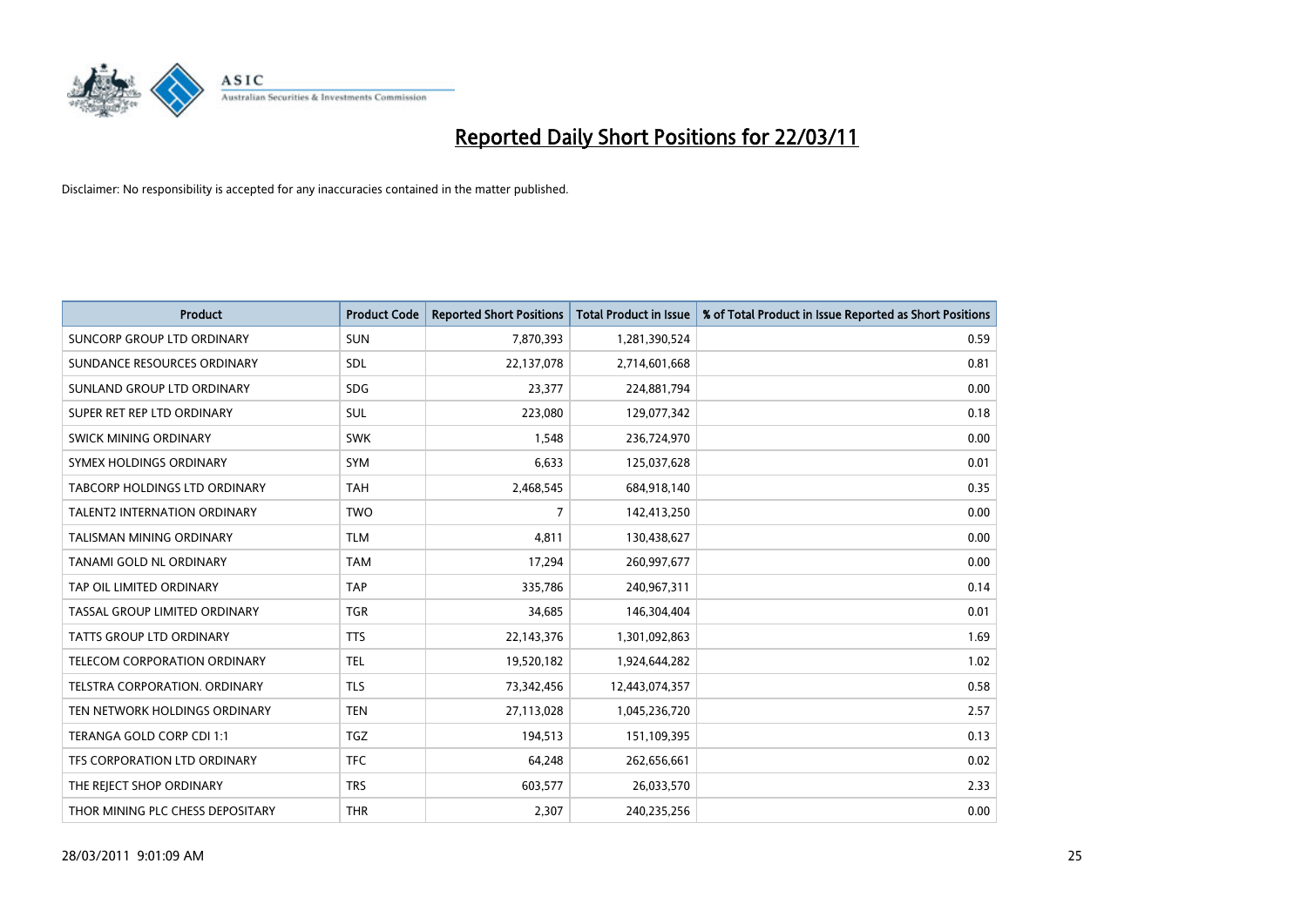

| <b>Product</b>                          | <b>Product Code</b> | <b>Reported Short Positions</b> | <b>Total Product in Issue</b> | % of Total Product in Issue Reported as Short Positions |
|-----------------------------------------|---------------------|---------------------------------|-------------------------------|---------------------------------------------------------|
| THORN GROUP LIMITED ORDINARY            | <b>TGA</b>          | 98,185                          | 129,858,924                   | 0.07                                                    |
| THUNDELARRA EXPLOR. ORDINARY            | <b>THX</b>          | 35,501                          | 153,414,483                   | 0.02                                                    |
| <b>TIGER RESOURCES ORDINARY</b>         | <b>TGS</b>          | 375,977                         | 668,635,549                   | 0.05                                                    |
| TIMBERCORP LIMITED ORDINARY             | <b>TIM</b>          | 90,074                          | 352,071,429                   | 0.02                                                    |
| <b>TISHMAN SPEYER UNITS</b>             | <b>TSO</b>          | 79,213                          | 338,440,904                   | 0.02                                                    |
| TNG LIMITED ORDINARY                    | <b>TNG</b>          | 4,321                           | 284,803,062                   | 0.00                                                    |
| TOLL HOLDINGS LTD ORDINARY              | <b>TOL</b>          | 16,761,063                      | 706,577,616                   | 2.37                                                    |
| TORO ENERGY LIMITED ORDINARY            | <b>TOE</b>          | 274,104                         | 964,936,676                   | 0.02                                                    |
| TOWER AUSTRALIA ORDINARY                | <b>TAL</b>          | 4,505,300                       | 419,652,394                   | 1.05                                                    |
| <b>TOWER LIMITED ORDINARY</b>           | <b>TWR</b>          | 690,119                         | 263,603,448                   | 0.26                                                    |
| TOX FREE SOLUTIONS ORDINARY             | <b>TOX</b>          | 73,514                          | 92,290,500                    | 0.08                                                    |
| TPG TELECOM LIMITED ORDINARY            | <b>TPM</b>          | 4,583,657                       | 775,522,421                   | 0.57                                                    |
| TRANSFIELD SERV INFR STAPLED SECURITIES | <b>TSI</b>          | 777,187                         | 438,756,421                   | 0.18                                                    |
| <b>TRANSFIELD SERVICES ORDINARY</b>     | <b>TSE</b>          | 4,438,958                       | 549,715,957                   | 0.80                                                    |
| TRANSPACIFIC INDUST, ORDINARY           | <b>TPI</b>          | 20,103,399                      | 960,638,735                   | 2.09                                                    |
| TRANSURBAN GROUP TRIPLE STAPLED SEC.    | <b>TCL</b>          | 5,807,958                       | 1,443,543,731                 | 0.39                                                    |
| TRINITY GROUP STAPLED SECURITIES        | <b>TCQ</b>          | 3,419                           | 231,701,539                   | 0.00                                                    |
| TROY RESOURCES NL ORDINARY              | <b>TRY</b>          | 67,957                          | 87,565,323                    | 0.07                                                    |
| <b>UGL LIMITED ORDINARY</b>             | <b>UGL</b>          | 5,443,116                       | 166,047,171                   | 3.27                                                    |
| UNILIFE CORPORATION CDI US PROHIBITED   | <b>UNS</b>          | 262,803                         | 272,951,939                   | 0.08                                                    |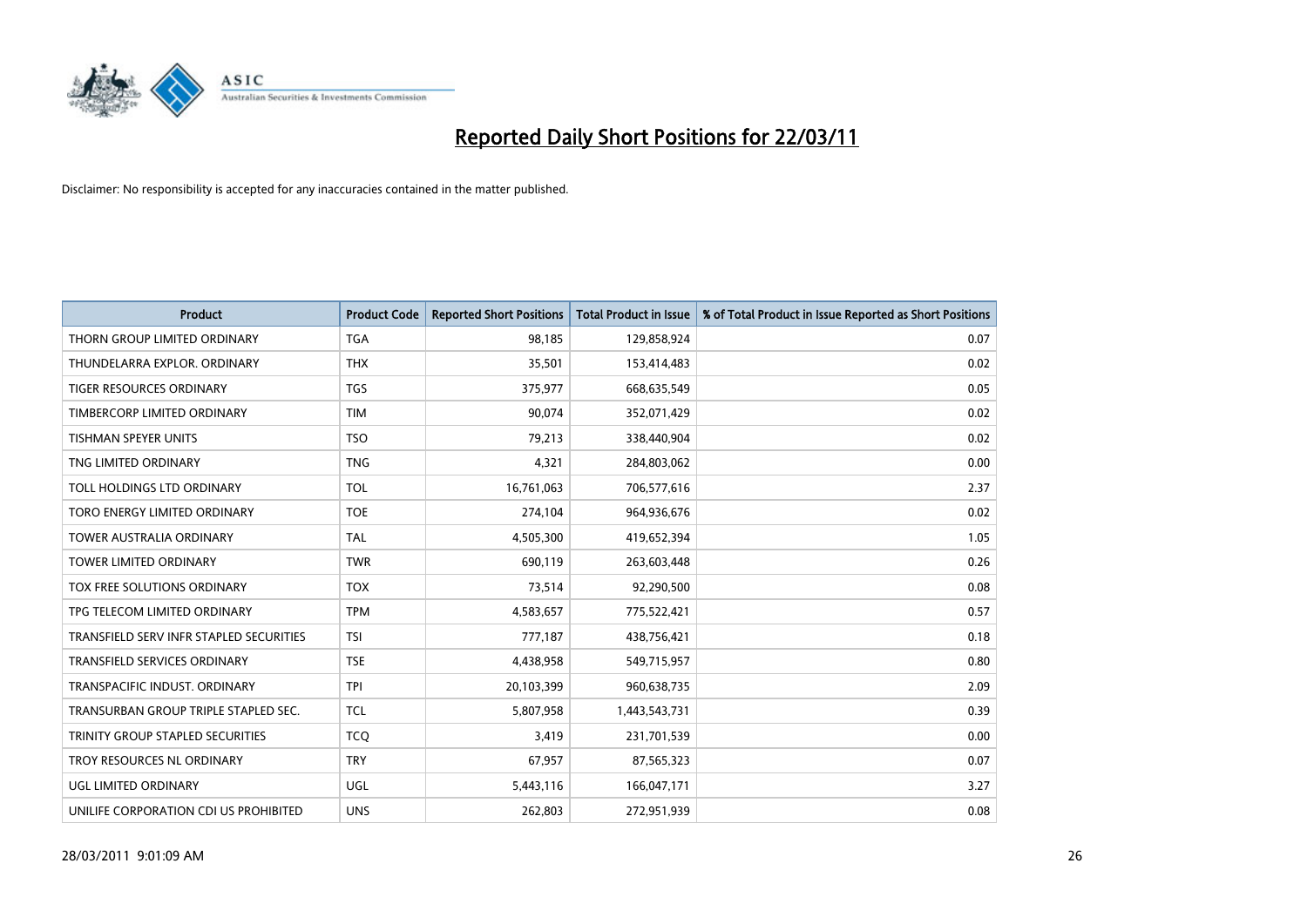

| Product                                   | <b>Product Code</b> | <b>Reported Short Positions</b> | Total Product in Issue | % of Total Product in Issue Reported as Short Positions |
|-------------------------------------------|---------------------|---------------------------------|------------------------|---------------------------------------------------------|
| UXC LIMITED ORDINARY                      | <b>UXC</b>          | 59,855                          | 305,789,718            | 0.01                                                    |
| VALAD PROPERTY GROUP STAPLED US PROHIBIT. | <b>VPG</b>          | 3,917,910                       | 115,108,116            | 3.40                                                    |
| <b>VDM GROUP LIMITED ORDINARY</b>         | <b>VMG</b>          | 11,116                          | 193,127,749            | 0.01                                                    |
| <b>VENTURE MINERALS ORDINARY</b>          | <b>VMS</b>          | 175,061                         | 220,943,592            | 0.08                                                    |
| <b>VENTUREX RESOURCES ORDINARY</b>        | <b>VXR</b>          | 4,199,014                       | 1,087,242,726          | 0.39                                                    |
| <b>VIRGIN BLUE HOLDINGS ORDINARY</b>      | <b>VBA</b>          | 36,770,813                      | 2,210,197,600          | 1.65                                                    |
| <b>VISION GROUP HLDGS ORDINARY</b>        | <b>VGH</b>          | 78,000                          | 74,061,110             | 0.11                                                    |
| <b>VITA GROUP LTD ORDINARY</b>            | <b>VTG</b>          | 75,190                          | 142,499,800            | 0.05                                                    |
| VITERRA INC CDI 1:1                       | <b>VTA</b>          | 3,828                           | 68,629,939             | 0.01                                                    |
| <b>WATPAC LIMITED ORDINARY</b>            | <b>WTP</b>          | 139,390                         | 183,341,382            | 0.06                                                    |
| <b>WDS LIMITED ORDINARY</b>               | <b>WDS</b>          | 49,618                          | 143,107,458            | 0.03                                                    |
| WEBFIRM GROUP LTD ORDINARY                | <b>WFM</b>          | 12,969                          | 676,342,536            | 0.00                                                    |
| WEBJET LIMITED ORDINARY                   | <b>WEB</b>          | 297,715                         | 77,961,278             | 0.39                                                    |
| <b>WESFARMERS LIMITED ORDINARY</b>        | <b>WES</b>          | 20,412,849                      | 1,005,191,394          | 2.03                                                    |
| WESFARMERS LIMITED PARTIALLY PROTECTED    | <b>WESN</b>         | 55,568                          | 151,880,768            | 0.02                                                    |
| WEST AUSTRALIAN NEWS ORDINARY             | <b>WAN</b>          | 2,933,501                       | 219,668,970            | 1.32                                                    |
| WESTERN AREAS NL ORDINARY                 | <b>WSA</b>          | 8,444,143                       | 179,735,899            | 4.69                                                    |
| WESTERN DESERT RES. ORDINARY              | <b>WDR</b>          | 948                             | 154,684,908            | 0.00                                                    |
| WESTFIELD GROUP ORD/UNIT STAPLED SEC      | <b>WDC</b>          | 12,205,154                      | 2,308,988,539          | 0.51                                                    |
| WESTFIELD RETAIL TST UNIT STAPLED         | <b>WRT</b>          | 17,934,051                      | 3,054,166,195          | 0.61                                                    |